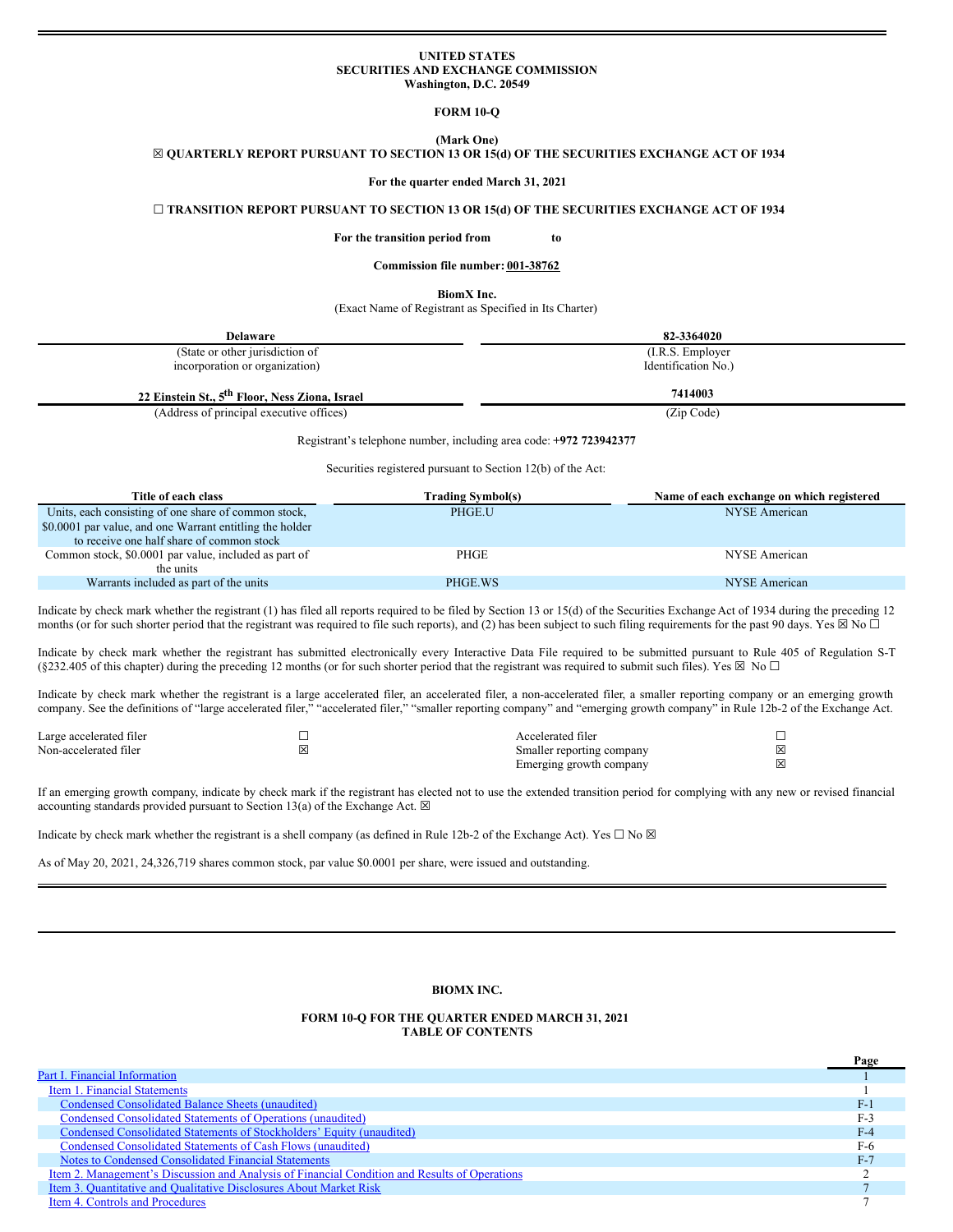| Part II. Other Information                                          |  |
|---------------------------------------------------------------------|--|
| Item 2. Unregistered Sales of Equity Securities and Use of Proceeds |  |
| Item 6. Exhibits                                                    |  |
|                                                                     |  |
| Part III. Signatures                                                |  |
|                                                                     |  |
|                                                                     |  |
|                                                                     |  |

# **CAUTIONARY STATEMENT REGARDING FORWARD-LOOKING INFORMATION**

This quarterly report on Form 10-Q, or the Quarterly Report, includes "forward-looking statements" within the meaning of the Private Securities Litigation Reform Act of 1995, Section 27A of the Securities Act of 1933, as amended, or the Securities Act, and Section 21E of the Securities Exchange Act of 1934, as amended, or the Exchange Act, and other securities laws. The statements contained herein that are not purely historical, are forward-looking statements. Forward-looking statements include statements about our expectations, beliefs, plans, objectives, intentions, assumptions and other statements that are not historical facts. Words or phrases such as "anticipate," "believe," "continue," "estimate," "expect," "intend," "may," "ongoing," "plan," "potential," "predict," "project," "will" or similar words or phrases, or the negatives of those words or phrases, may identify forward-looking statements, but the absence of these words does not necessarily mean that a statement is not forward-looking. For example, we are making forward-looking statements when we discuss operations, cash flows, financial position, business strategy and plans, potential acquisitions, market growth, our clinical and pre-clinical development program, including timing and milestones thereof as well as the design thereof, including acceptance of regulatory agencies of such design, the potential opportunities for and benefits of the BacteriOphage Lead to Treatment, or BOLT, platform, the potential of our product candidates, the potential effect of the coronavirus disease 2019, or COVID-19, on our business and levels of expenses, sufficiency of financial resources and financial needs. However, you should understand that these statements are not guarantees of performance or results, and there are a number of risks, uncertainties and other important factors that could cause our actual results to differ materially from those expressed in the forward-looking statements, including, among others:

- the ability to generate revenues, and raise sufficient financing to meet working capital requirements;
- the unpredictable timing and cost associated with our approach to developing product candidates using phage technology;
- the continued impact of COVID-19 on general economic conditions, our operations, the continuity of our business, including our preclinical and clinical trials and our ability to raise additional capital;
- the U.S. Food and Drug Administration's, or FDA's, classification of our BX001 product candidate for acne-prone skin as a drug or cosmetic and the impact of changing regulatory requirements on our ability to develop and commercialize BX001;
- obtaining FDA acceptance of any non-U.S. clinical trials of product candidates;
- the ability to pursue and effectively develop new product opportunities and acquisitions and to obtain value from such product opportunities and acquisitions;
- penalties and market withdrawal associated with any unanticipated problems with product candidates and failure to comply with labeling and other restrictions;
- expenses associated with compliance with ongoing regulatory obligations and successful continuing regulatory review in various global markets;
- market acceptance of our product candidates and ability to identify or discover additional product candidates;
- our ability to obtain high titers for specific phage cocktails necessary for preclinical and clinical testing;
- the availability of specialty raw materials;
- the ability of our product candidates to demonstrate requisite safety and tolerability for cosmetics, safety and efficacy for drug products, or safety, purity and potency for biologics without causing adverse effects;
- the success of expected future advanced clinical trials of our product candidates;
- our ability to obtain required regulatory approvals, especially with governments undergoing changes in administration and priorities;
- our ability to enroll patients in clinical trials and achieve anticipated development milestones when expected;
- delays in developing manufacturing processes for our product candidates;

ii

- competition from similar technologies, products that are more effective, safer or more affordable than our product candidates or products that obtain marketing approval before our product candidates;
- the impact of unfavorable pricing regulations, third-party reimbursement practices or health care reform initiatives on our ability to sell product candidates or therapies profitably;
- protection of our intellectual property rights and compliance with the terms and conditions of current and future licenses with third parties;
- infringement on the intellectual property rights of third parties and claims for remuneration or royalties for assigned service invention rights;
- our ability to acquire, in-license or use proprietary rights held by third parties necessary to our product candidates or future development candidates;
- ethical, legal and social concerns about synthetic biology and genetic engineering that may adversely affect market acceptance of our product candidates;
- reliance on third-party collaborators;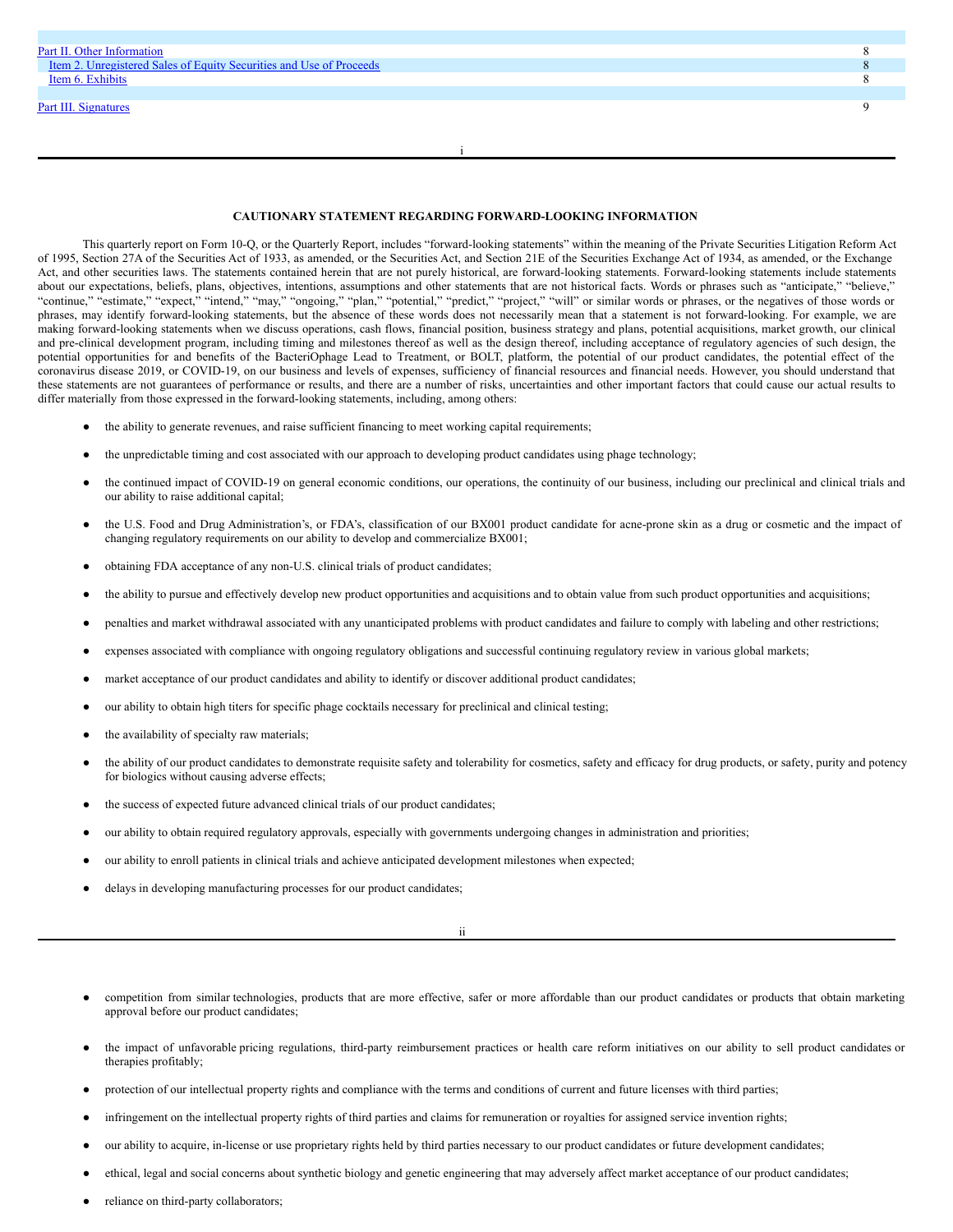- our ability to manage the growth of the business;
- our ability to attract and retain key employees or to enforce the terms of noncompetition agreements with employees;
- the failure to comply with applicable laws and regulations other than drug manufacturing compliance;
- potential security breaches, including cybersecurity incidents;
- political, economic and military instability in the State of Israel; and
- other factors discussed in our Annual Report on Form 10-K for the fiscal year ended December 31, 2020, or, the 2020 Annual Report.

For a detailed discussion of these and other risks, uncertainties and factors, see Part I, Item 1A "Risk Factors" of our 2020 Annual Report. All forward-looking statements contained in this Quarterly Report speak only as of the date hereof. Except as required by law, we are under no duty to (and expressly disclaim any such obligation to) update or revise any of the forward-looking statements, whether as a result of new information, future events or otherwise, after the date of this Quarterly Report. Comparisons of results between current and prior periods are not intended to express any future trends, or indications of future performance, and should be viewed only as historical data.

iii

# <span id="page-2-0"></span>**PART I - FINANCIAL INFORMATION**

# <span id="page-2-1"></span>**Item 1. Financial Statements**

# **INDEX TO FINANCIAL STATEMENTS**

|                                                                                                                              | Page       |
|------------------------------------------------------------------------------------------------------------------------------|------------|
|                                                                                                                              |            |
| Condensed Consolidated Balance Sheets as of March 31, 2021 and December 31, 2020 (unaudited)                                 | $F-1-F-2$  |
|                                                                                                                              |            |
| Condensed Consolidated Statements of Operations for the Three Months Ended March 31, 2021 and 2020 (unaudited)               | $F-3$      |
|                                                                                                                              |            |
| Condensed Consolidated Statements of Stockholders' Equity for the period ended March 31, 2021 and March 31, 2020 (unaudited) | $F-4-F-5$  |
|                                                                                                                              |            |
| Condensed Consolidated Statements of Cash Flows for the Three Months Ended March 31, 2021 and 2020 (unaudited)               | $F-6$      |
|                                                                                                                              |            |
| <b>Notes to Condensed Consolidated Financial Statements</b>                                                                  | $F-7-F-15$ |
|                                                                                                                              |            |
|                                                                                                                              |            |

## <span id="page-2-2"></span>**BIOMX INC.** CONDENSED CONSOLIDATED BALANCE SHEETS (USD in thousands, except share and per share data) (unaudited)

**As of**

1

| Note | March<br>2021 | --<br><b>December 31.</b><br>2020 |
|------|---------------|-----------------------------------|
|      |               |                                   |

#### **Current assets**

| Cash and cash equivalents           | 39,411 | 36,477 |
|-------------------------------------|--------|--------|
| Restricted cash                     | 976    | 763    |
| Short-term deposits                 | 13,205 | 19,851 |
| Other current assets                | 2,943  | 3,576  |
| Total current assets                | 56,535 | 60,667 |
|                                     |        |        |
| Property and equipment, net         | 3,531  | 2,228  |
| Intangible assets, net              | 2,658  | 3,038  |
| Operating lease right-of-use assets | 4,338  | 4,430  |
| Total non-current assets            | 10,527 | 9,696  |
|                                     |        |        |
|                                     | 67,062 | 70,363 |

**The accompanying notes are an integral part of these unaudited condensed consolidated financial statements.**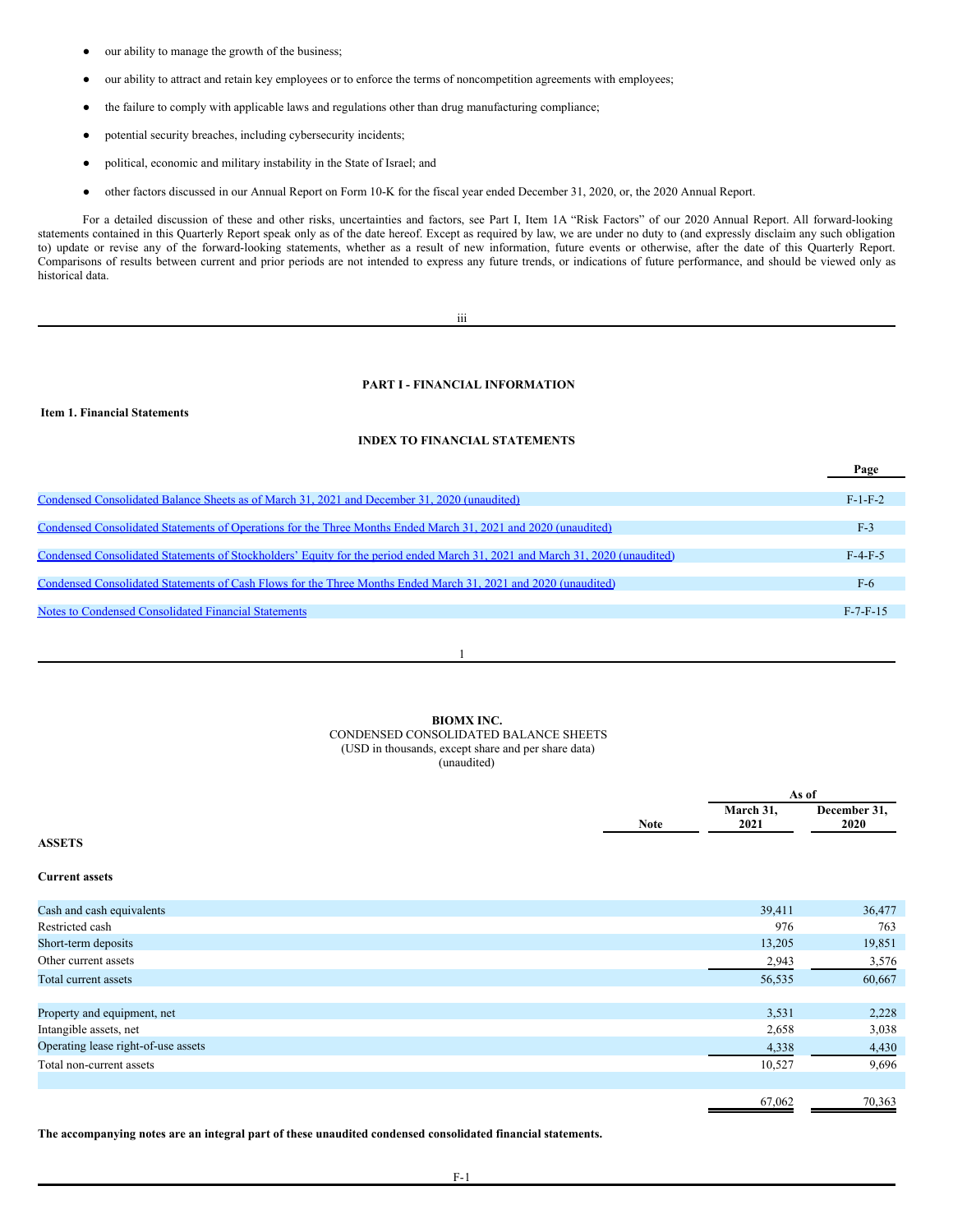## **BIOMX INC.** CONDENSED CONSOLIDATED BALANCE SHEETS (USD in thousands, except share and per share data) (unaudited)

|                                                                                                                                                                                                                                                                                                                           |                |                   | As of                |  |
|---------------------------------------------------------------------------------------------------------------------------------------------------------------------------------------------------------------------------------------------------------------------------------------------------------------------------|----------------|-------------------|----------------------|--|
|                                                                                                                                                                                                                                                                                                                           | <b>Note</b>    | March 31,<br>2021 | December 31,<br>2020 |  |
| <b>LIABILITIES AND STOCKHOLDERS' EQUITY</b>                                                                                                                                                                                                                                                                               |                |                   |                      |  |
| <b>Current liabilities</b>                                                                                                                                                                                                                                                                                                |                |                   |                      |  |
| Trade account payables                                                                                                                                                                                                                                                                                                    |                | 2.685             | 2,320                |  |
| Other account payables                                                                                                                                                                                                                                                                                                    |                | 4,350             | 3,978                |  |
| Current portion of operating lease liabilities                                                                                                                                                                                                                                                                            |                | 763               | 863                  |  |
| Total current liabilities                                                                                                                                                                                                                                                                                                 |                | 7,798             | 7,161                |  |
| <b>Non-current liabilities</b>                                                                                                                                                                                                                                                                                            |                |                   |                      |  |
| Operating lease liabilities, net of current portion                                                                                                                                                                                                                                                                       |                | 4,738             | 5,032                |  |
| Contingent considerations                                                                                                                                                                                                                                                                                                 |                | 572               | 701                  |  |
| Total non-current liabilities                                                                                                                                                                                                                                                                                             |                | 5,310             | 5,733                |  |
| <b>Commitments and Contingent Considerations</b>                                                                                                                                                                                                                                                                          | $\overline{4}$ |                   |                      |  |
| <b>Stockholders' equity</b>                                                                                                                                                                                                                                                                                               | 5              |                   |                      |  |
| Preferred stock, \$0.0001 par value; Authorized - 1,000,000 shares as of March 31, 2021 and December 31, 2020.<br>No shares issued and outstanding as of March 31, 2021 and December 31, 2020.                                                                                                                            |                |                   |                      |  |
| Common stock, \$0.0001 par value; Authorized - 60,000,000 shares as of March 31, 2021 and December 31,<br>2020. Issued - 24,247,040 shares as of March 31, 2021 and 23,270,337 shares as of December 31, 2020.<br>Outstanding - 24, 241, 340 shares as of March 31, 2021 and 23, 264, 637 shares as of December 31, 2020. |                | $\overline{c}$    | 2                    |  |
|                                                                                                                                                                                                                                                                                                                           |                |                   |                      |  |
| Additional paid in capital                                                                                                                                                                                                                                                                                                |                | 134,612           | 129,725              |  |
| Accumulated deficit                                                                                                                                                                                                                                                                                                       |                | (80,660)          | (72, 258)            |  |
| Total stockholders' equity                                                                                                                                                                                                                                                                                                |                | 53,954            | 57,469               |  |
|                                                                                                                                                                                                                                                                                                                           |                | 67,062            | 70,363               |  |
|                                                                                                                                                                                                                                                                                                                           |                |                   |                      |  |

**The accompanying notes are an integral part of these unaudited condensed consolidated financial statements.**

F-2

## **BIOMX INC.**

<span id="page-3-0"></span>CONDENSED CONSOLIDATED STATEMENTS OF OPERATIONS (USD in thousands, except share and per share data) (unaudited)

|                                                                                  |             | <b>Three Months Ended</b><br>March 31, |            |
|----------------------------------------------------------------------------------|-------------|----------------------------------------|------------|
|                                                                                  | <b>Note</b> | 2021                                   | 2020       |
| Research and development ("R&D") expenses, net                                   |             | 5,794                                  | 3,529      |
| Amortization of intangible assets                                                |             | 379                                    | 379        |
| General and administrative expenses                                              |             | 2,497                                  | 2,058      |
| Operating loss                                                                   |             | 8,670                                  | 5,966      |
| Finance income, net                                                              |             | (271)                                  | (65)       |
| Loss before tax                                                                  |             | 8,399                                  | 5,901      |
| Tax expenses                                                                     |             | 3                                      |            |
| <b>Net loss</b>                                                                  |             | 8,402                                  | 5,901      |
| Basic and diluted loss per share of Common Stock                                 | 6           | 0.35                                   | 0.26       |
| Weighted average number of shares of Common Stock outstanding, basic and diluted |             | 23,944,573                             | 22,897,723 |

**The accompanying notes are an integral part of these unaudited condensed consolidated financial statements.**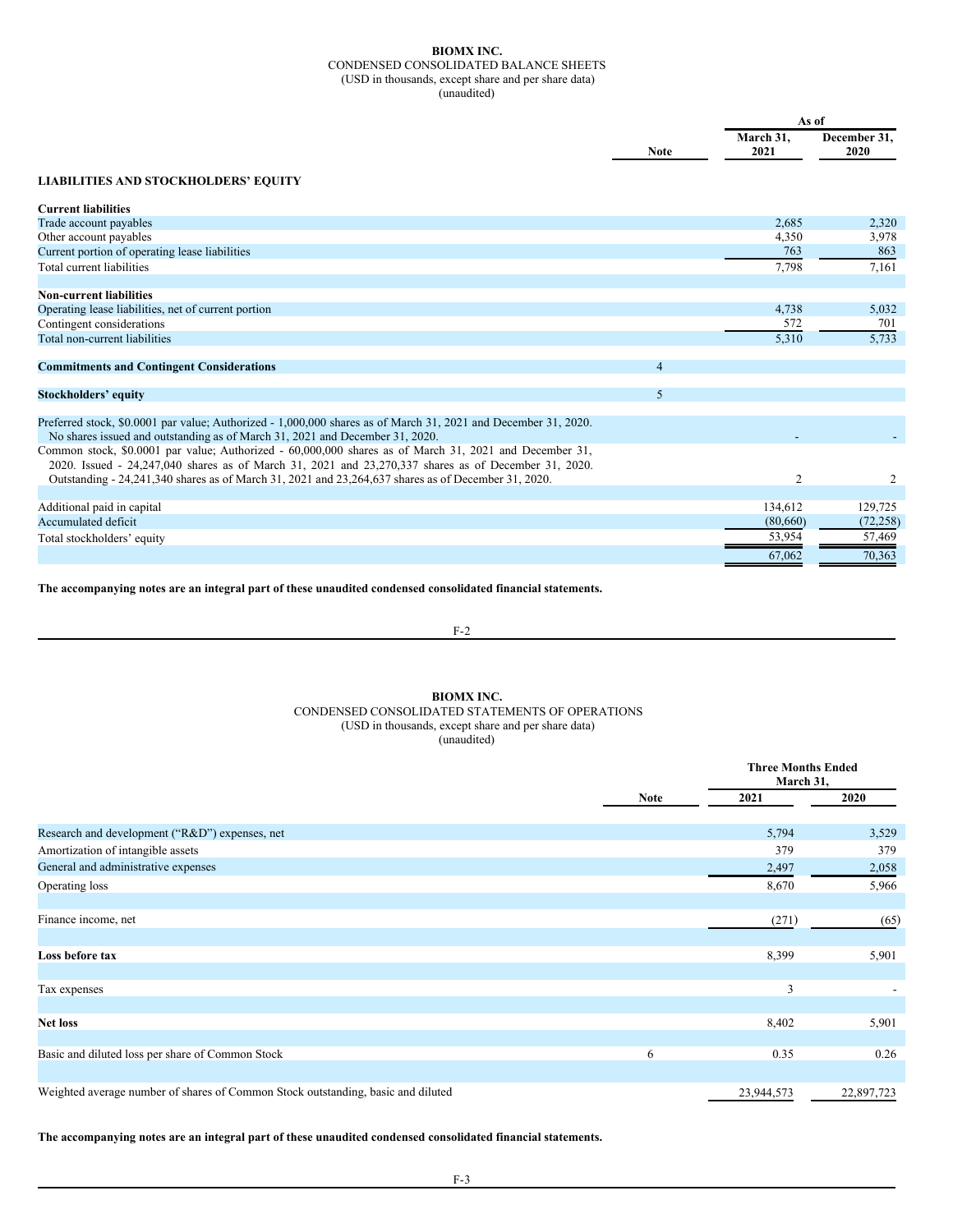# **BIOMX INC.**

<span id="page-4-0"></span>CONDENSED CONSOLIDATED STATEMENTS OF CHANGES IN STOCKHOLDERS' EQUITY (USD in thousands, except share and per share data)

(unaudited)

|                                                                 | <b>Common Stock</b> |                | <b>Additional</b><br>Paid-in | Accumulated | Total<br>Stockholders'   |
|-----------------------------------------------------------------|---------------------|----------------|------------------------------|-------------|--------------------------|
|                                                                 | <b>Shares</b>       | Amount         | Capital                      | Deficit     | Equity                   |
| <b>Balance as of January 1, 2021</b>                            | 23.264.637          | $\overline{2}$ | 129,725                      | (72, 258)   | 57,469                   |
| Exercise of stock options                                       | 12,646              | $\ast$         | 23                           |             | 23                       |
| Exercise of warrants $(**)$                                     | 362,383             | $\ast$         | $\overline{\phantom{a}}$     |             | $\overline{\phantom{a}}$ |
| Issuance of Common Stock under Open Market Sales Agreement, net |                     |                |                              |             |                          |
| of \$134 issuance costs                                         | 601,674             | $*$            | 4,334                        |             | 4,334                    |
| Stock-based compensation expenses                               |                     |                | 530                          |             | 530                      |
| Net loss                                                        |                     |                |                              | (8,402)     | (8,402)                  |
|                                                                 |                     |                |                              |             |                          |
| <b>Balance as of March 31, 2021</b>                             | 24, 241, 340        |                | 134,612                      | (80,660)    | 53,954                   |

**(\*)** Less than \$1.

**(\*\*)** See Note 5B.

**The accompanying notes are an integral part of these unaudited condensed consolidated financial statements.**

F-4

## **BIOMX INC.**

CONDENSED CONSOLIDATED STATEMENTS OF CHANGES IN STOCKHOLDERS' EQUITY

(USD in thousands, except share and per share data)

(unaudited)

|                                                                | <b>Common Stock</b> |        | <b>Additional</b><br>Paid-in | Accumulated | <b>Total</b><br>Stockholders' |
|----------------------------------------------------------------|---------------------|--------|------------------------------|-------------|-------------------------------|
|                                                                | <b>Shares</b>       | Amount | Capital                      | Deficit     | Equity                        |
| <b>Balance as of January 1, 2020</b>                           | 22,862,835          |        | 126,626                      | (42, 172)   | 84,456                        |
| Exercise of stock options<br>Stock-based compensation expenses | 57,325              | $*$    | 106<br>337                   |             | 106<br>337                    |
| Net loss                                                       |                     |        |                              | (5,901)     | (5,901)                       |
| <b>Balance as of March 31, 2020</b>                            | 22,920,160          |        | 127,069                      | (48,073)    | 78,998                        |

(\*) Less than \$1.

**The accompanying notes are an integral part of these unaudited condensed consolidated financial statements.**

F-5

#### <span id="page-4-1"></span>**BIOMX INC.** CONDENSED CONSOLIDATED STATEMENTS OF CASH FLOWS (USD in thousands, except share and per share data) (unaudited)

|                                                                            |         | For the<br><b>Three Months Ended</b><br>March 31, |  |
|----------------------------------------------------------------------------|---------|---------------------------------------------------|--|
|                                                                            | 2021    | 2020                                              |  |
| <b>CASH FLOWS - OPERATING ACTIVITIES</b>                                   |         |                                                   |  |
| Net loss                                                                   | (8,402) | (5,901)                                           |  |
|                                                                            |         |                                                   |  |
| Adjustments required to reconcile cash flows used in operating activities: |         |                                                   |  |
| Depreciation and amortization                                              | 555     | 501                                               |  |
| Stock-based compensation                                                   | 530     | 337                                               |  |
| Finance expense (income), net                                              | 26      | (179)                                             |  |
| Revaluation of contingent considerations                                   | (129)   | 56                                                |  |
|                                                                            |         |                                                   |  |
| Changes in operating assets and liabilities:                               |         |                                                   |  |
| Other receivables                                                          | 633     | 388                                               |  |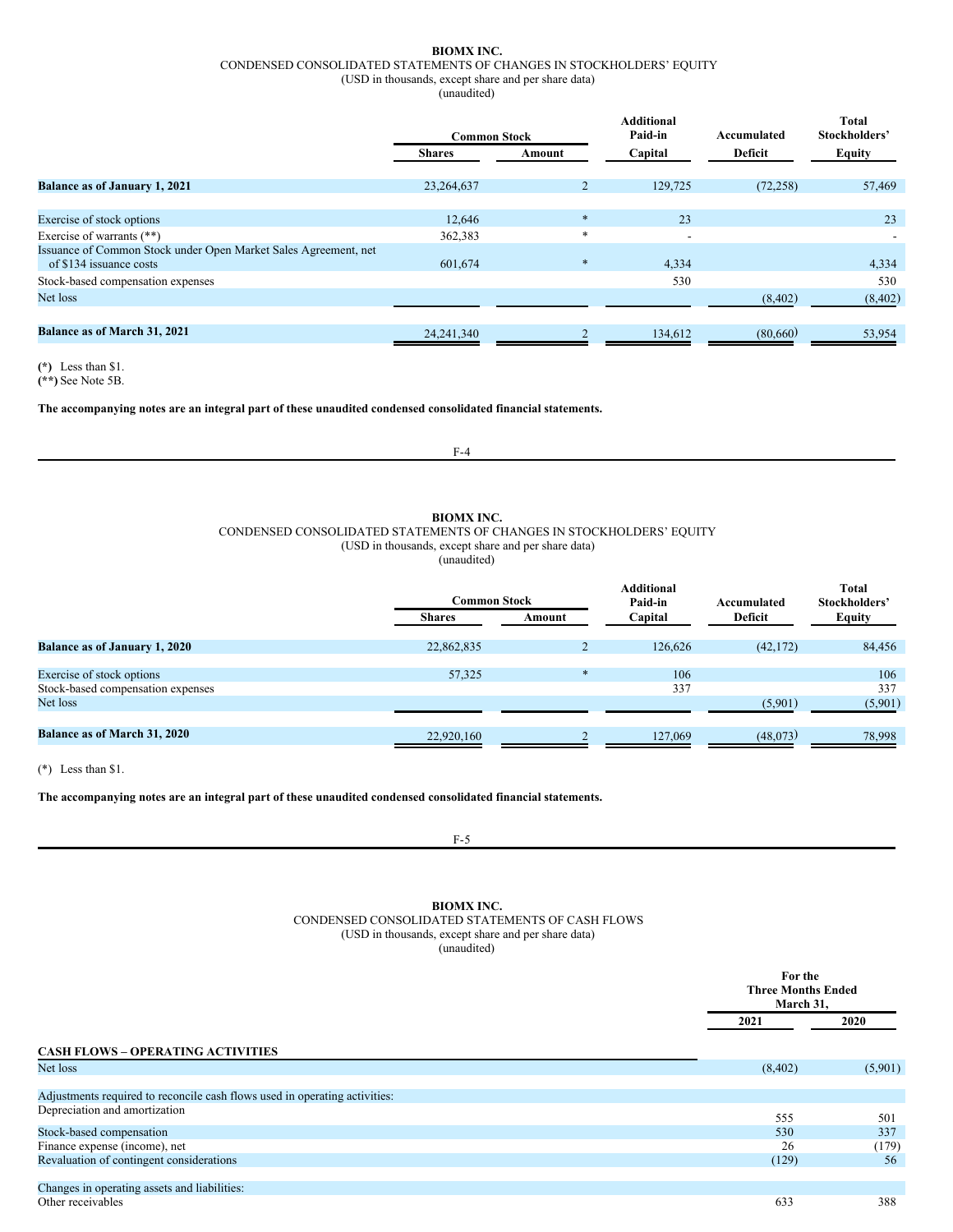| Trade account payables                                                                          | 365      | (1,838) |
|-------------------------------------------------------------------------------------------------|----------|---------|
| Other account payables                                                                          | 372      | (216)   |
| Operating lease liabilities, net                                                                | (302)    | (48)    |
| Related parties                                                                                 |          | 50      |
| Net cash used in operating activities                                                           | (6,352)  | (6,850) |
| <b>CASH FLOWS - INVESTING ACTIVITIES</b>                                                        |          |         |
| Investment in short-term deposits                                                               | (34)     | (49)    |
| Proceeds from short-term deposits                                                               | 6.680    |         |
| Purchases of property and equipment                                                             | (1, 478) | (280)   |
| Net cash provided by (used in) investing activities                                             | 5,168    | (329)   |
| <b>CASH FLOWS - FINANCING ACTIVITIES</b>                                                        |          |         |
| Issuance of Common Stock under Open Market Sales Agreement, net of issuance costs               | 4,334    |         |
| Outflows in connection with current assets and liabilities acquired in reverse recapitalization |          | (75)    |
| Exercise of stock options                                                                       | 23       | 106     |
| Net cash provided by financing activities                                                       | 4,357    | 31      |
| Increase (decrease) in cash and cash equivalents and restricted cash                            | 3,173    | (7,148) |
| Effect of exchange rate changes on cash and cash equivalents and restricted cash                | (26)     | 179     |
| Cash and cash equivalents and restricted cash at the beginning of the period                    | 37,240   | 72,410  |
| Cash and cash equivalents and restricted cash at the end of the period                          | 40,387   | 65,441  |
|                                                                                                 |          |         |

**The accompanying notes are an integral part of these unaudited condensed consolidated financial statements.**

F-6

#### **BIOMX INC.**

<span id="page-5-0"></span>NOTES TO CONDENSED CONSOLIDATED FINANCIAL STATEMENTS (USD in thousands, except share and per share data)

# **NOTE 1 – GENERAL**

#### **A. General information:**

BiomX Inc. (formerly known as Chardan Healthcare Acquisition Corp., individually prior to BiomX Inc.'s acquisition of 100% of the outstanding shares of BiomX Israel Ltd. (the "Recapitalization Transaction", "BiomX Israel" respectively), and together with its subsidiaries, BiomX Ltd. and RondinX Ltd., after the Recapitalization Transaction, the "Company" or "BiomX") was incorporated as a blank check company on November 1, 2017, under the laws of the state of Delaware, for the purpose of entering into a merger, share exchange, asset acquisition, stock purchase, recapitalization, reorganization or similar business combination with one or more businesses or entities.

On October 28, 2019, the Company was renamed BiomX Inc. and the Company's shares of Common Stock, units, and warrants began trading on the NYSE American under the symbols PHGE, PHGE.U, and PHGE.WS, respectively.

On February 6, 2020, the Company's Common Stock also began trading on the Tel-Aviv Stock Exchange.

To date, the Company has not generated revenue from its operations. As of March 31, 2021, the Company had a cash and cash equivalents and restricted cash balance of approximately \$40,387 and short-term deposits of approximately \$13,205, which management believes is sufficient to fund its operations for more than 12 months from the date of issuance of these condensed consolidated financial statements and sufficient to fund its operations necessary to continue development activities of its current proposed products.

Consistent with its continuing research and development activities, the Company expects to continue to incur additional losses for the foreseeable future. The Company plans to continue to fund its current operations, as well as other development activities relating to additional product candidates, through future issuances of debt and/or equity securities and possibly additional grants from the Israel Innovation Authority ("IIA") and other government institutions. The Company's ability to raise additional capital in the equity and debt markets is dependent on a number of factors including, but not limited to, the market demand for the Company's Common Stock, which itself is subject to a number of development and business risks and uncertainties, as well as the uncertainty that the Company would be able to raise such additional capital at a price or on terms that are favorable to it.

F-7

# **BIOMX INC.**

NOTES TO CONDENSED CONSOLIDATED FINANCIAL STATEMENTS (USD in thousands, except share and per share data)

# **NOTE 2 – SIGNIFICANT ACCOUNTING POLICIES**

#### **A. Unaudited Condensed Financial Statements**

The accompanying unaudited condensed consolidated financial statements have been prepared in accordance with U.S. generally accepted accounting principles ("GAAP") for condensed financial information. They do not include all the information and footnotes required by GAAP for complete financial statements. In the opinion of management, all adjustments considered necessary for a fair presentation have been included (consisting only of normal recurring adjustments except as otherwise discussed).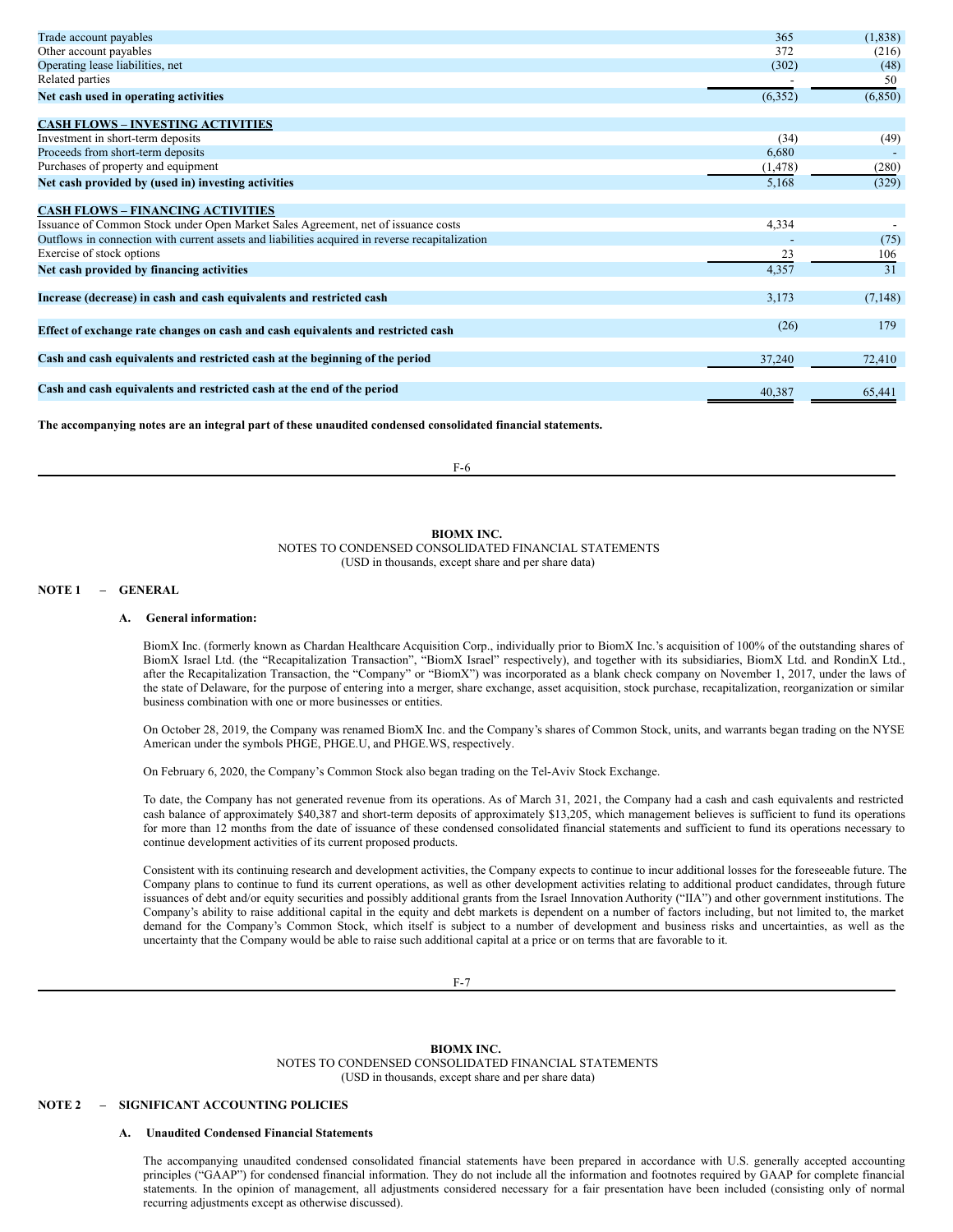The financial information contained in this report should be read in conjunction with the annual financial statements included in the Company's Annual Report on Form 10-K for the fiscal year ended December 31, 2020, that the Company filed with the U.S. Securities and Exchange Committee (the "SEC") on March 31, 2021.

#### **B. Principles of Consolidation**

The condensed consolidated financial statements include the accounts of the Company and its subsidiaries. Intercompany balances and transactions have been eliminated upon consolidation.

#### **C. Use of Estimates in the Preparation of Financial Statements**

The preparation of financial statements in conformity with GAAP requires management to make estimates and assumptions that affect the reported amounts of assets and liabilities and disclosure of contingent assets and liabilities in the financial statements and the amounts of expenses during the reported years. Actual results could differ from those estimates.

#### **D. Reclassification**

Certain prior year amounts have been reclassified to conform to the current year presentation.

#### **E. Recent Accounting Standards**

In June 2016, the Financial Accountings Standards Board ("FASB") issued Accounting Standards Update ("ASU") No. 2016-13, "Financial Instruments – Credit Losses," to improve information on credit losses for financial assets and net investment in leases that are not accounted for at fair value through net income. ASU No. 2016-13 replaces the current incurred loss impairment methodology with a methodology that reflects expected credit losses. This guidance is effective for the Company beginning on January 1, 2023, with early adoption permitted. The Company does not expect that the adoption of this standard will have a significant impact on its condensed consolidated financial statements and related disclosures.

In August 2020, the FASB issued ASU 2020-06, "Debt with Conversion and Other Options (Subtopic 470-20) and Derivatives and Hedging-Contracts in Entity's Own Equity (Subtopic 815-40)-Accounting for Convertible Instruments and Contracts in an Entity's Own Equity." The ASU simplifies accounting for convertible instruments by removing major separation models required under current GAAP. Consequently, more convertible debt instruments will be reported as a single liability instrument with no separate accounting for embedded conversion features. The ASU removes certain settlement conditions that are required for equity contracts to qualify for the derivative scope exception, which will permit more equity contracts to qualify for it. The ASU also simplifies the diluted net income per share calculation in certain areas. The new guidance is effective for annual and interim periods beginning after December 15, 2021, and early adoption is permitted for fiscal years beginning after December 15, 2020, and interim periods within those fiscal years. The Company does not expect that the adoption of this standard will have a significant impact on its condensed consolidated financial statements and related disclosures.

$$
F-8
$$

#### **BIOMX INC.** NOTES TO CONDENSED CONSOLIDATED FINANCIAL STATEMENTS (USD in thousands, except share and per share data)

#### **NOTE 2 – SIGNIFICANT ACCOUNTING POLICIES (Cont.)**

#### **F. Derivatives Activity**

The Company uses foreign exchange contracts (mainly option and forward contracts) to hedge cash flows from currency exposure. These foreign exchange contracts are not designated as hedging instruments for accounting purposes. In connection with these foreign exchange contracts, the Company recognizes gains or losses that offset the revaluation of the cash flows also recorded under financial expenses (income), net in the condensed consolidated statements of operations. As of March 31, 2021, the Company had outstanding foreign exchange contracts in the amount of approximately \$5,219. As of March 31, 2020, the Company had no outstanding foreign exchange contracts.

#### **G. Fair Value of Financial Instruments**

The fair value of certain of the Company's financial instruments including cash, accounts receivable, accounts payable, accrued expenses, and other accrued liabilities approximate cost because of their short maturities. The Company measures and reports fair value in accordance with ASC 820, "Fair Value Measurements and Disclosure" defines fair value, establishes a framework for measuring fair value in accordance with generally accepted accounting principles and expands disclosures about fair value measurements.

Fair value, as defined in ASC 820, is the price that would be received to sell an asset or paid to transfer a liability in an orderly transaction between market participants at the measurement date. The fair value of an asset should reflect its highest and best use by market participants, principal (or most advantageous) markets, and an in-use or an in-exchange valuation premise. The fair value of a liability should reflect the risk of nonperformance, which includes, among other things, the Company's credit risk.

Valuation techniques are generally classified into three categories: the market approach; the income approach; and the cost approach. The selection and application of one or more of the techniques may require significant judgment and are primarily dependent upon the characteristics of the asset or liability, and the quality and availability of inputs. Valuation techniques used to measure fair value under ASC 820 must maximize the use of observable inputs and minimize the use of unobservable inputs. ASC 820 also provides fair value hierarchy for inputs and resulting measurement as follows:

Level 1 – Unadjusted quoted prices in active markets that are accessible at the measurement date for identical, unrestricted assets or liabilities.

Level 2 – Quoted prices in non-active markets or in active markets for similar assets or liabilities, observable inputs other than quoted prices, and inputs that are not directly observable but are corroborated by observable market data.

Level 3 – Prices or valuations that require inputs that are both significant to the fair value measurement and unobservable.

There were no changes in the fair value hierarchy levelling during the period ended March 31, 2021 and year ended December 31, 2020.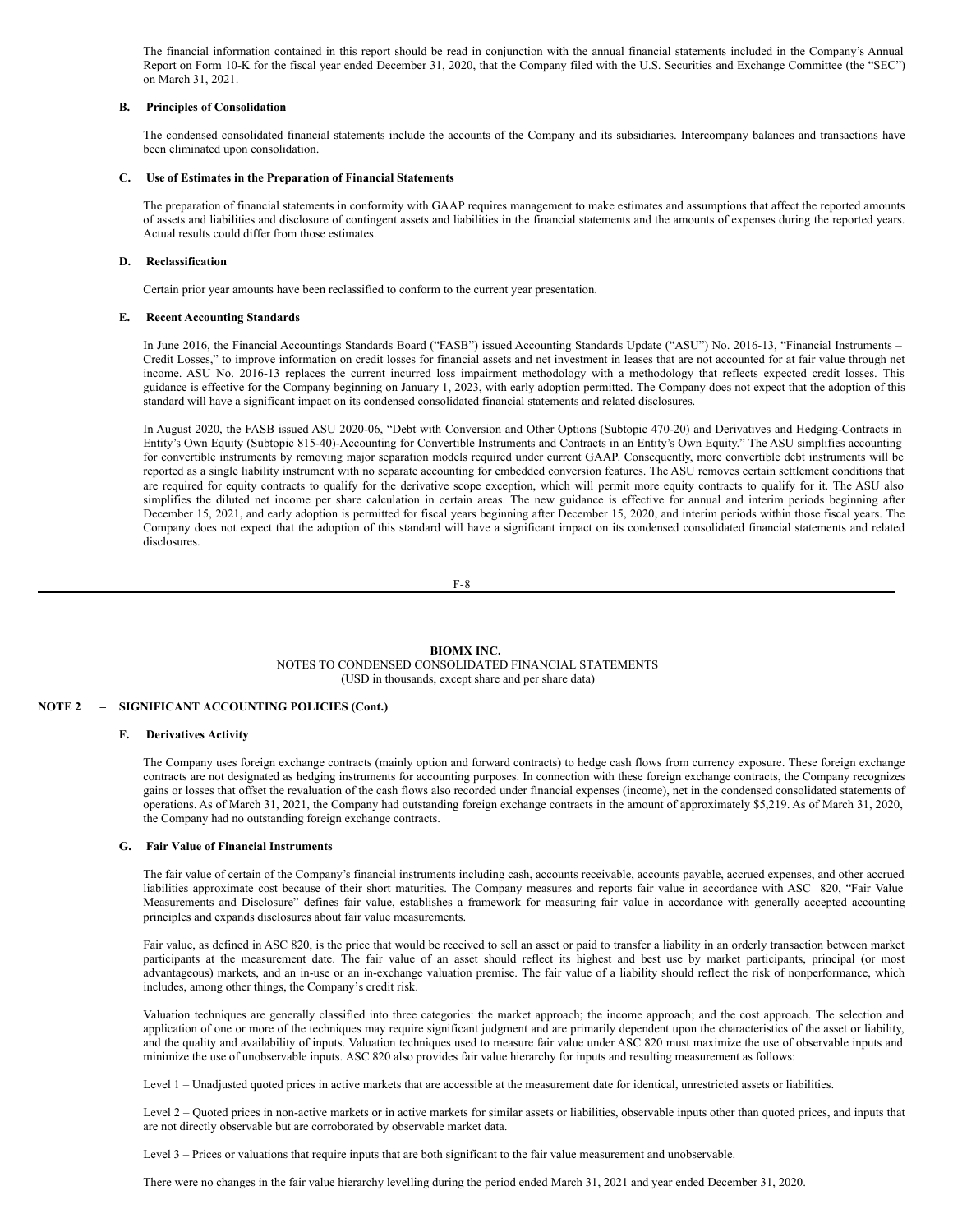# **BIOMX INC.**

## NOTES TO CONDENSED CONSOLIDATED FINANCIAL STATEMENTS (USD in thousands, except share and per share data)

## **NOTE 2 – SIGNIFICANT ACCOUNTING POLICIES (Cont.)**

#### The following tables present the Company's fair value hierarchy for its assets and liabilities that are measured at fair value on a recurring basis:

|                           |                          | March 31, 2021           |         |                   |
|---------------------------|--------------------------|--------------------------|---------|-------------------|
|                           | Level 1                  | Level 2                  | Level 3 | <b>Fair Value</b> |
| Assets:                   |                          |                          |         |                   |
| Cash equivalents:         |                          |                          |         |                   |
| Money market funds        | 30,000                   | $\overline{\phantom{a}}$ |         | 30,000            |
|                           | 30,000                   |                          |         | 30,000            |
| Liabilities:              |                          |                          |         |                   |
| Contingent considerations | $\overline{\phantom{a}}$ | $\overline{\phantom{a}}$ | 572     | 572               |
|                           |                          |                          | 572     | 572               |
|                           |                          | December 31, 2020        |         |                   |
|                           | Level 1                  | Level 2                  | Level 3 | <b>Fair Value</b> |
| Assets:                   |                          |                          |         |                   |
| Cash equivalents:         |                          |                          |         |                   |
| Money market funds        | 30,000                   |                          |         | 30,000            |
|                           | 30,000                   |                          |         | 30,000            |
| Liabilities:              |                          |                          |         |                   |
| Contingent considerations |                          |                          | 701     | 701               |
|                           |                          | $\overline{\phantom{a}}$ | 701     | 701               |

Financial instruments with carrying values approximating fair value include cash and cash equivalents, restricted cash, short-term deposits, other current assets, trade accounts payable and other current liabilities, due to their short-term nature.

## **NOTE 3** – **ACQUISITION OF SUBSIDIARY**

In November 2017, BiomX Israel signed a share purchase agreement with the shareholders of RondinX Ltd. In accordance with the share purchase agreement, BiomX Israel acquired 100% control and ownership of RondinX Ltd. for consideration valued at \$4,500. The consideration included the issuance of 250,023 Preferred A Shares, the issuance of warrants to purchase an aggregate of 4,380 Series A-1 preferred shares, and additional contingent consideration. As part of the Recapitalization Transaction the Company issued shares of Common Stock in exchange for outstanding ordinary shares and all the preferred shares of BiomX Israel. The number of shares prior to the Recapitalization Transaction has been retroactively adjusted based on the equivalent number of shares received by the accounting acquirer in the Recapitalization Transaction. The contingent consideration is based on the attainment of future clinical, developmental, regulatory, commercial and strategic milestones relating to product candidates for treatment of primary sclerosing cholangitis or entry into qualifying collaboration agreements with certain third parties and may require the Company to issue 567,729 shares of Common Stock upon the attainment of certain milestones, as well as make future cash payments and/or issue additional shares of the most senior class of the Company's shares authorized or outstanding as of the time the payment is due, or a combination of both of up to \$32,000 within ten years from November 2017, the closing of the agreement, and/or the entering of agreements with certain third parties or their affiliates that include a qualifying up-front fee and is entered into within three years from the closing of the agreement. No such agreement was entered into within three years from the closing. The Company has the discretion of determining whether milestone payments will be made in cash or by issuance of shares of Common Stock.

The contingent consideration is accounted for at fair value (Level 3). There were no changes in the fair value hierarchy leveling during the quarter ended March 31, 2021 and year ended December 31, 2020.

The condensed consolidated financial statements as of March 31, 2021 and December 31, 2020 include a liability with respect to this agreement in the amount of \$79 and \$83, respectively.

**BIOMX INC.** NOTES TO CONDENSED CONSOLIDATED FINANCIAL STATEMENTS (USD and NIS in thousands, except share and per share data)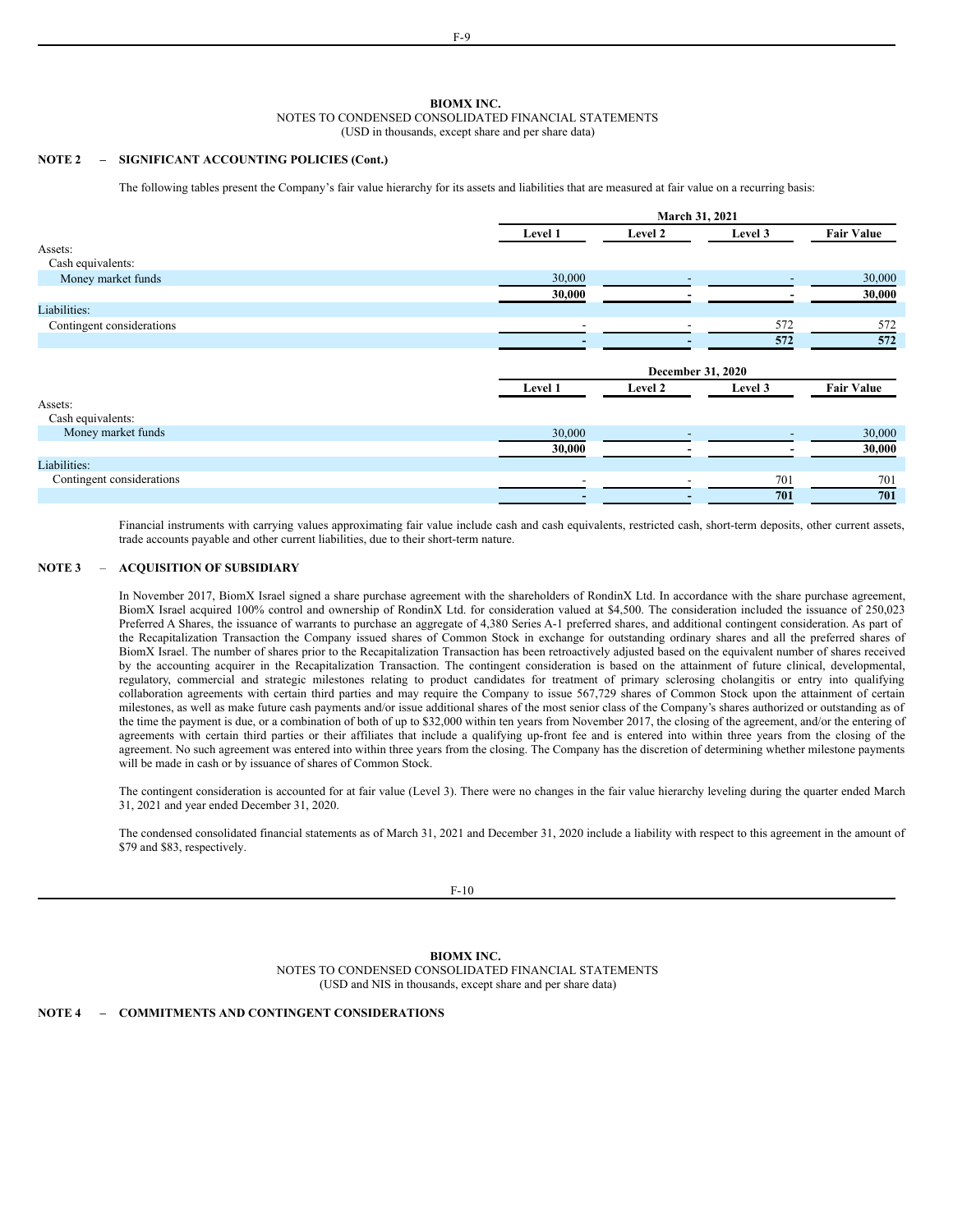**A.** In April 2019, the IIA approved an application for a total budget of NIS 4,221 (approximately \$1,185). The IIA funded 30% of the approved budget. The program was for the period beginning from July 2018 through June 2019. As of March 31, 2021, BiomX Israel has received all funds with respect to this program.

In December 2019, the IIA approved an application for a total budget of NIS 10,794 (approximately \$3,123). The IIA funded 30% of the approved budget. The program was for the period beginning from July 2019 through December 2019. As of March 31, 2021, BiomX Israel had submitted the final report to the IIA for this program. Refer to Note 7A for additional information regarding funds received for this application.

In April 2020, the IIA approved an application for a total budget of NIS 15,562 (approximately \$4,287). The IIA committed to fund 30% of the approved budget. The program was for the period beginning January 2020 through December 2020. As of March 31, 2021, the Company received NIS 1,634 (approximately \$450) from the IIA with respect to this program. BiomX Israel has not yet submitted the final report to the IIA for this program.

In March 2021, the IIA approved two new applications for a total budget of NIS 19,444 (approximately \$5,874). The IIA committed to fund 30% of the approved budget. The program is for the period beginning January 2021 through December 2021. As of March 31, 2021, BiomX Israel had not yet received funds from the IIA with respect to the programs.

According to the agreement with the IIA, BiomX Israel will pay royalties of 3% to 3.5% of future sales up to an amount equal to the accumulated grant received including annual interest of LIBOR linked to the dollar. BiomX Israel may be required to pay additional royalties upon the occurrence of certain events as determined by the IIA, that are within the control of BiomX Israel. No such events have occurred or were probable of occurrence as of the balance sheet date with respect to these royalties. Repayment of the grant is contingent upon the successful completion of the BiomX Israel's R&D programs and generating sales. BiomX Israel has no obligation to repay these grants if the R&D program fails, is unsuccessful or aborted or if no sales are generated. The Company had not yet generated sales as of March 31, 2021; therefore, no liability was recorded in these condensed consolidated financial statements.

Through March 31, 2021, total grants approved from the IIA aggregated to approximately \$6,212 (NIS 21,863). Through March 31, 2021, the Company had received an aggregate amount of \$2,691 (NIS 9,757) in the form of grants from the IIA. As of March 31, 2021, the Company had a contingent obligation to the IIA in the amount of approximately \$3,338 including annual interest of LIBOR linked to the dollar.

F-11

#### **BIOMX INC.**

NOTES TO CONDENSED CONSOLIDATED FINANCIAL STATEMENTS (USD in thousands, except share and per share data)

# **NOTE 4 – COMMITMENTS AND CONTINGENT CONSIDERATIONS (Cont.)**

B**.** On September 1, 2020 ("Effective Date"), BiomX Israel entered into a research collaboration agreement with Boehringer Ingelheim International GmbH ("BI") for a collaboration on biomarker discovery for inflammatory bowel disease ("IBD"). Under the agreement, BiomX Israel is eligible to receive fees totaling \$439 in installments of \$50 within 60 days of the Effective Date, \$100 upon receipt of the BI materials, \$150 upon the completion of data processing and \$139 upon delivery of the Final Report of observations and Results of the Project (as such terms are defined within the agreement). Unless terminated earlier, this agreement will remain in effect until one year after the Effective Date or completion of the Project Plan (as defined in the agreement) and submission and approval of the Final Report. The Company implements ASU 2018-18, "Collaborative Arrangements (Topic 808)," with respect to this agreement. As of March 31, 2021, consideration of \$300 had been received.

### **NOTE 5 – STOCKHOLDERS EQUITY**

#### **A. Share Capital:**

#### **At-the-market Sales Agreement:**

In December 2020, pursuant to a registration statement on Form S-3 declared effective by the Securities and Exchange Commission on December 11, 2020, the Company entered into an Open Market Sales Agreement ("ATM Agreement") with Jefferies LLC. ("Jefferies"), which provides that, upon the terms and subject to the conditions and limitations in the ATM Agreement, the Company may elect, from time to time, to offer and sell shares of Common Stock with an aggregate offering price of up to \$50,000, with Jefferies acting as sales agent. During the three months ended March 31, 2021, the Company sold 601,674 shares of Common Stock under the ATM Agreement, at an average price of \$7.20 per share, raising aggregate net proceeds of approximately \$4,334, after deducting an aggregate commission of \$134.

## **B. Stock-based Compensation:**

In 2019, the Company adopted a new incentive plan (the "2019 Plan") to grant 1,000 options, exercisable for Common Stock.

The aggregate number of shares of Common Stock that may be delivered pursuant to the 2019 Plan will automatically increase on January 1 of each year, commencing on January 1, 2020 and ending on (and including) January 1, 2029, in an amount equal to four percent (4%) of the total number of shares of Common Stock outstanding on December 31 of the preceding calendar year ("Evergreen Amount"). Notwithstanding the foregoing, the Board may act prior to January 1 of a given year to provide that there will be no January 1 increase for such year or that the increase for such year will be a lesser number of shares of Common Stock than the Evergreen Amount. On January 1, 2020 and January 1, 2021, the number of shares of Common Stock available to grant under the 2019 Plan was increased by 914,741 and 930,813, respectively, to an aggregate of 1,846,554 shares.

On March 30, 2021, the Board of Directors approved the grant of 985,530 options to 94 employees, including five senior officers, one consultant, and six directors under the 2019 Plan, without consideration. Options were granted at an exercise price of \$7.02 per share with a vesting period of four years. Directors and senior officers are entitled to full acceleration of their unvested options upon the occurrence of both a change in control of the Company and the end of their engagement with the Company.

F-12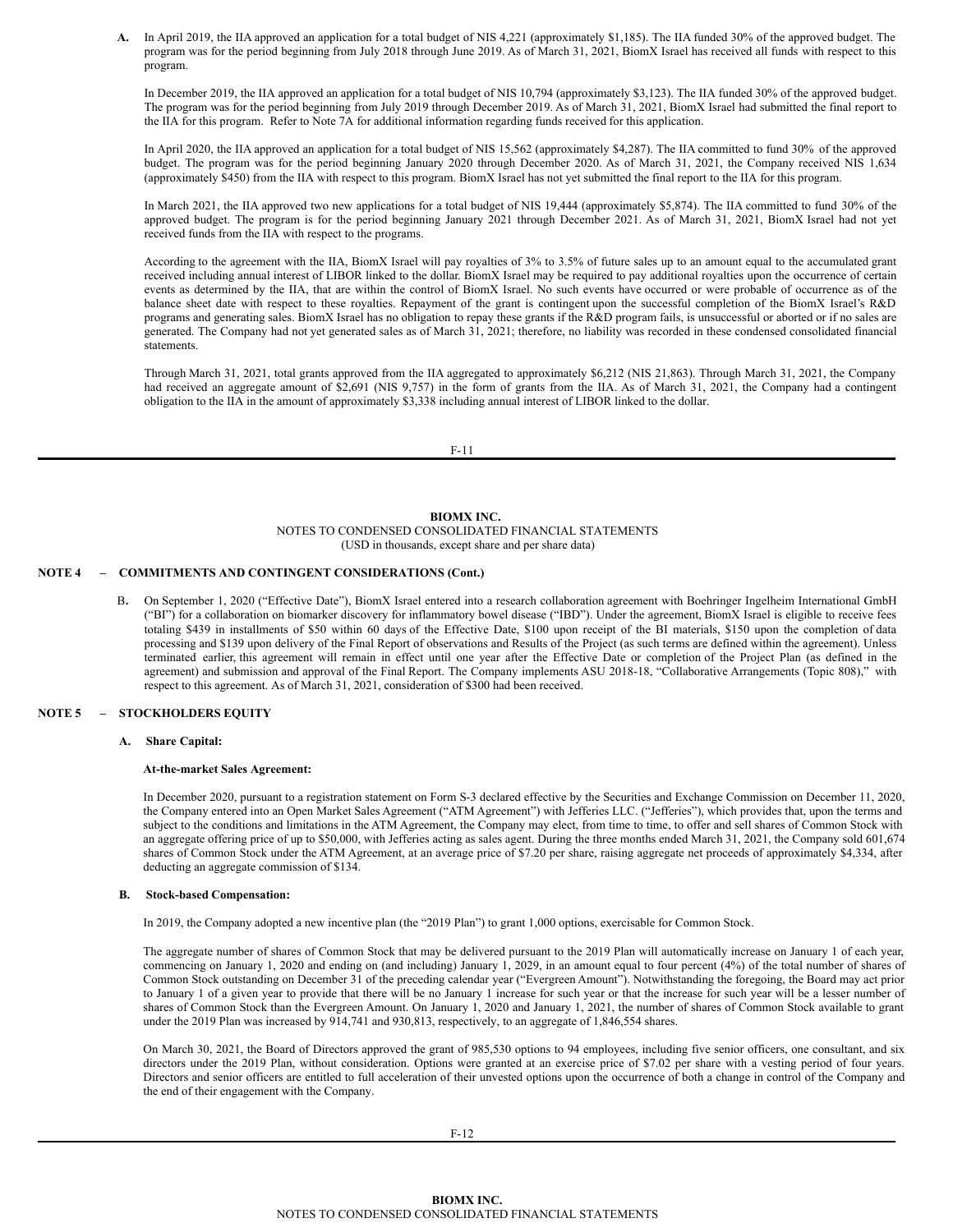#### **NOTE 5 – STOCKHOLDERS EQUITY (Cont.)**

#### **B. Stock-based Compensation: (Cont.)**

The fair value of each option was estimated as of the date of grant or reporting period using the Black-Scholes option-pricing model, using the following assumptions:

|                                       |      | <b>Three Months Ended</b><br>March 31. |  |
|---------------------------------------|------|----------------------------------------|--|
|                                       | 2021 | 2020                                   |  |
| Underlying value of Common Stock (\$) | 7.02 | 6.21                                   |  |
| Exercise price $(\$)$                 | 7.02 | 6.21                                   |  |
| Expected volatility $(\% )$           | 85.0 | 85.0                                   |  |
| Term of the option (years)            | 6.11 | 6.11                                   |  |
| Risk-free interest rate $(\% )$       | 1.17 | 0.52                                   |  |

The cost of the benefit embodied in the options granted during the three months ended March 31, 2021, based on their fair value as at the grant date, is estimated to be approximately \$5,138. These amounts will be recognized in statements of operations over the vesting period.

**(1)** A summary of options granted to purchase the Company's Common Stock under the Company's share option plans is as follows:

|                                                                                                 |                             | <b>For the Three Months Ended</b><br>March 31, 2021 |                                 |
|-------------------------------------------------------------------------------------------------|-----------------------------|-----------------------------------------------------|---------------------------------|
|                                                                                                 | Number of<br><b>Options</b> | Weighted<br>Average<br><b>Exercise Price</b>        | Aggregate<br>Intrinsic<br>Value |
| Outstanding at the beginning of period                                                          | 3,569,766                   | 3.12                                                | 12,338                          |
| Granted                                                                                         | 985,530                     | 7.02                                                |                                 |
| Forfeited                                                                                       | (78, 854)                   | 3.86                                                |                                 |
| Exercised                                                                                       | (12, 646)                   | 1.84                                                |                                 |
| Outstanding at the end of period                                                                | 4,463,796                   | 3.97                                                | 14,612                          |
| Exercisable at the end of period                                                                | 2,135,586                   |                                                     |                                 |
| Weighted average remaining contractual life of outstanding options – years as of March 31, 2021 | 7.91                        |                                                     |                                 |

#### F-13

# **BIOMX INC.** NOTES TO CONDENSED CONSOLIDATED FINANCIAL STATEMENTS

(USD in thousands, except share and per share data)

## **NOTE 5 – STOCKHOLDERS EQUITY (Cont.)**

# **B. Stock-based Compensation: (Cont.)**

#### **Warrants:**

As of March 31, 2021, the Company had the following outstanding warrants to purchase Common Stock:

|                                                              |                      |                           | <b>Exercise</b>    | Number of<br><b>Shares of</b><br>Common Stock |
|--------------------------------------------------------------|----------------------|---------------------------|--------------------|-----------------------------------------------|
| Warrant                                                      | <b>Issuance Date</b> | <b>Expiration</b><br>Date | Price<br>Per Share | Underlying<br>Warrants                        |
| Private Warrants issued to Yeda (see 1 below)                | May 11, 2017         | May 11, 2025              |                    |                                               |
| Private Warrants issued to scientific founders (see 2 below) | November 27, 2017    |                           |                    | 2,974                                         |
|                                                              |                      |                           |                    | 2.974                                         |

(\*) less than \$0.001.

**1.** In May 2017, in accordance with a license agreement, the Company issued to Yeda Research and Development Company Limited ("Yeda"), for nominal consideration, 591,382 warrants to purchase Common Stock at \$0.0001 nominal value, for nominal consideration. Yeda had the option to exercise the warrants on a cashless basis. In 2020, the license agreement was terminated.

On March 10, 2021, Yeda exercised 362,444 warrants on a cashless basis, resulting in the issuance of 362,383 shares of Common Stock. The remainder of the warrants were cancelled as part of the termination of the license agreement.

Expenses and income are included in R&D expenses, net in the condensed consolidated statements of operations. For the three months ended March 31, 2021 and March 31, 2020, the Company did not record any expenses.

236,552 warrants were fully vested and exercisable on the date of their issuance. The remainder of the warrants would have vested and become exercisable subject to achievement of certain milestones.

During 2020, 236,553 warrants were cancelled following termination of the license agreement.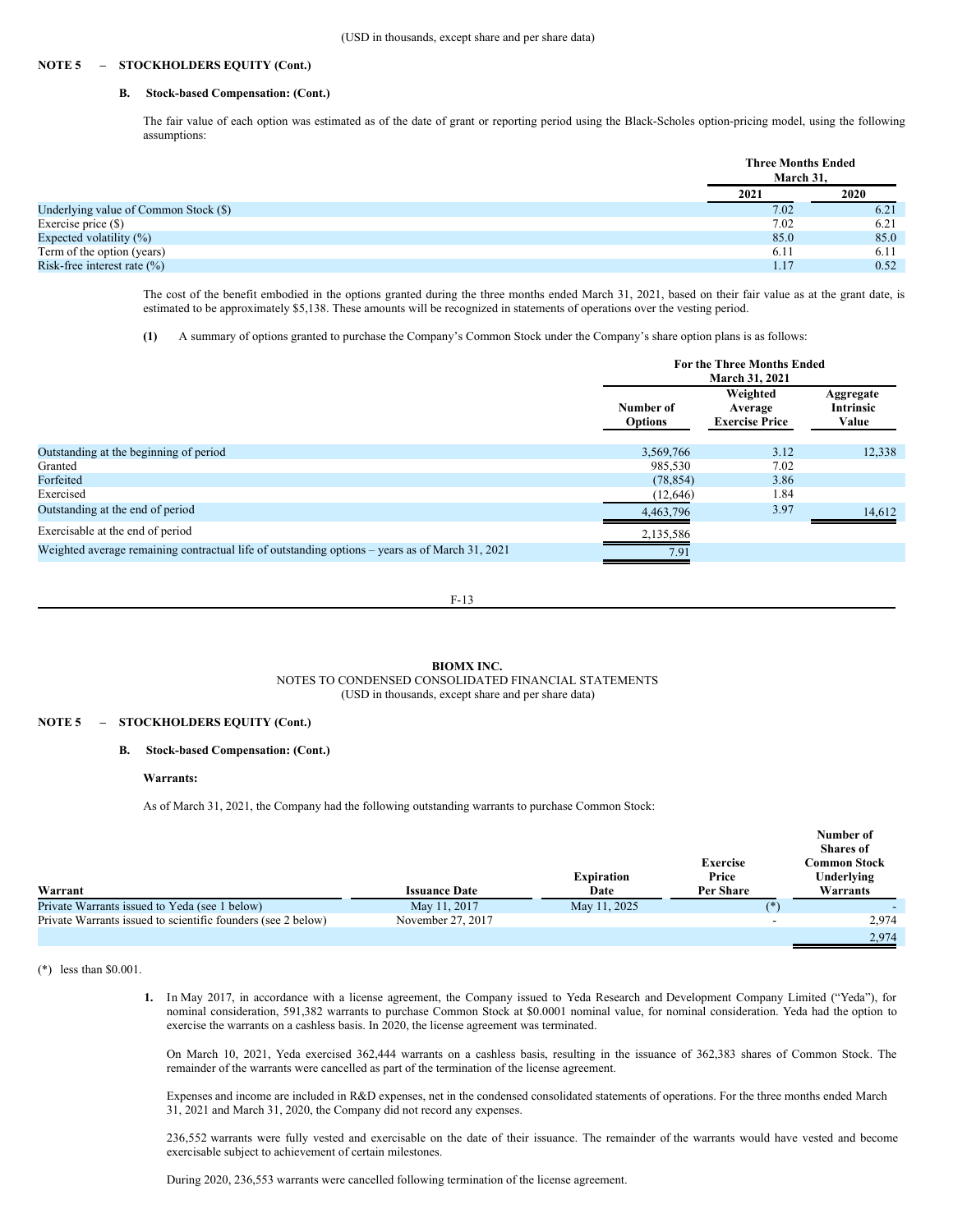As of December 31, 2020, 118,277 warrants were vested as the license agreement was terminated after the second anniversary with no milestone having been attained.

### F-14

# **BIOMX INC.**

NOTES TO CONDENSED CONSOLIDATED FINANCIAL STATEMENTS (USD in thousands, except share and per share data)

# **NOTE 5 – STOCKHOLDERS EQUITY (Cont.)**

# **B. Stock-based Compensation: (Cont.)**

- **2.** In November 2017, BiomX Israel issued 7,615 warrants to Yeda and 2,974 warrants to its scientific founders. All the warrants were fully vested at their grant date and will expire immediately prior to a consummation of an M&A transaction. The warrants did not expire as a result of the Recapitalization Transaction and have no exercise price.
- **(2)** The following table sets forth the total stock-based payment expenses resulting from options granted, included in the statements of operations:

|                                        |      | <b>Three Months Ended</b><br>March 31. |  |
|----------------------------------------|------|----------------------------------------|--|
|                                        | 2021 | 2020                                   |  |
| Research and development expenses, net | 331  | 192                                    |  |
| General and administrative             | 199  | 145                                    |  |
|                                        | 530  | 337                                    |  |

# **NOTE 6 – BASIC AND DILUTED LOSS PER SHARE**

The basic and diluted net loss per share and weighted average number of shares of Common Stock used in the calculation of basic and diluted net loss per share are as follows:

|                                                   |            | <b>Three Months Ended</b><br>March 31, |  |
|---------------------------------------------------|------------|----------------------------------------|--|
|                                                   | 2021       | 2020                                   |  |
| Net loss                                          | 8,402      | 5.901                                  |  |
| Net loss per share                                | 0.35       | 0.26                                   |  |
| Weighted average number of shares of Common Stock | 23,944,573 | 22,897,723                             |  |

# **NOTE 7 – SUBSEQUENT EVENTS**

- A. In April 2021, BiomX Israel received \$992 (NIS 3,238) with respect to the December 2019 IIA approved program.
- B. From April 1, 2021 through May 20, 2021, the Company issued an aggregate of 79,679 shares of Common Stock pursuant to the ATM Agreement for aggregate net proceeds of \$503.
- C. In May 2021, BiomX Israel received \$625 (NIS 2,042) with respect to the March 2021 IIA approved programs.

F-15

### <span id="page-10-0"></span>**Item 2. Management's Discussion and Analysis of Financial Condition and Results of Operations**

References in this Quarterly Report to "the Company", "BiomX", "we", "us" or "our", mean BiomX Inc. and its consolidated subsidiaries unless otherwise expressly stated or the context indicates otherwise. References in this Quarterly Report to "BiomX Ltd." mean BiomX Ltd., our wholly owned Israeli subsidiary. As further described in our 2020 Annual Report, on October 28, 2019, Chardan Healthcare Acquisition Corp., a special purpose acquisition company, combined with BiomX Ltd. pursuant to a merger agreement dated as of July 16, 2019 and amended as of October 11, 2019, among CHAC Merger Sub Ltd., an Israeli company and wholly owned subsidiary of the Company, with BiomX Ltd. continuing as the surviving entity and a wholly owned subsidiary of the Company, or the Business Combination, and changed its name to BiomX Inc. The Business Combination was treated as a "reverse merger" in accordance with GAAP.

The following discussion and analysis of the Company's financial condition and results of operations should be read in conjunction with the financial statements and the notes thereto contained elsewhere in this Quarterly Report. Certain information contained in the discussion and analysis set forth below includes forward-looking statements that involve risks and uncertainties.

# **General**

We are a clinical stage microbiome product discovery company developing products using both natural and engineered phage technologies designed to target and destroy bacteria that affect the appearance of skin, as well as harmful bacteria in chronic diseases, such as inflammatory bowel disease, or IBD, Cystic Fibrosis, or CF, Atopic Dermatitis, or AD, primary sclerosing cholangitis, or PSC, and colorectal cancer, or CRC. Bacteriophage or phage are viruses that infect, amplify and kill the target bacteria and are considered inert to mammalian cells. By developing proprietary combinations of naturally occurring phage and by creating novel phage using synthetic biology, we develop phage-based therapies intended to address large-market and orphan diseases.

Since inception in 2015, we have devoted substantially all our resources to organizing and staffing the company, raising capital, acquiring rights to or discovering product candidates, developing our technology platforms, securing related intellectual property rights, and conducting discovery, research and development activities for our product candidates. We do not have any products approved for sale, our products are still in the preclinical and clinical development stages, and we have not generated any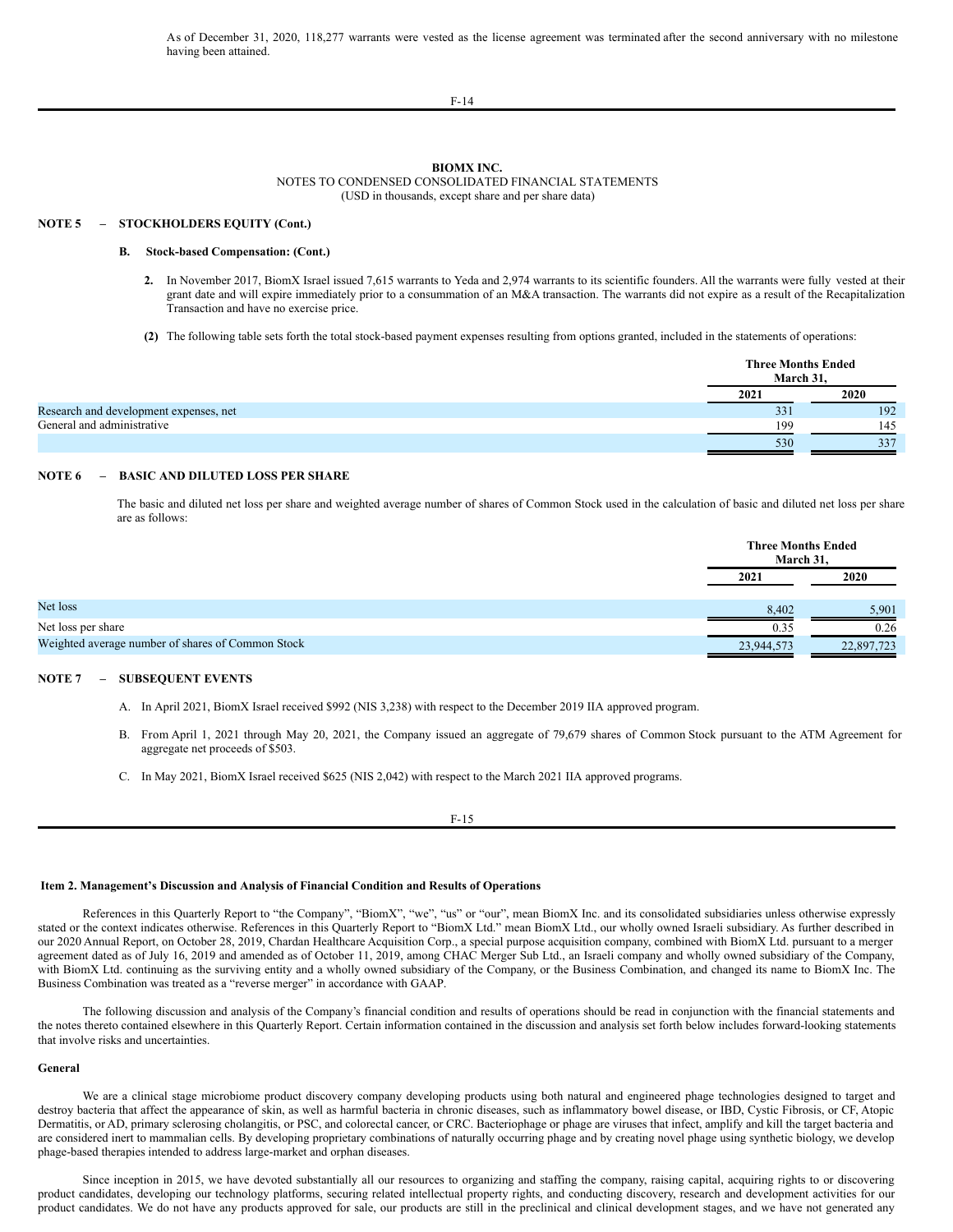revenue from product sales. As we move our product candidates from preclinical to clinical stage and continue with clinical trials, we expect our expenses to increase.

Our phage-based product candidates are developed utilizing our proprietary research and development platform named BOLT. The BOLT platform is unique, employing cutting edge methodologies and capabilities across disciplines including computational biology, microbiology, synthetic engineering of phage and their production bacterial hosts, bioanalytical assay development, manufacturing and formulation, to allow agile and efficient development of natural or engineered phage combinations, or cocktails.

BOLT is designed to allow parallel phage cocktail development under two optional paths:

● A personalized approach aimed at conducting a rapid initial clinical proof of concept study in patients (Phase 2 results) within approximately 12-18 months of project initiation. In certain indications the time to clinical proof of concept may be longer depending on the indication, identity of target bacteria, recruitment rate, cohort size and other factors. Under this path we develop an initial phage cocktail or cocktails of naturally-occurring phage designed to target the bacterial strains isolated from each study subject participating in the clinical proof of concept study. This phage cocktail or cocktails may differ from the final optimized phage cocktail to be commercialized, if approved. The ability to move quickly into clinical development is also driven by the strong safety profile of naturally-occurring phage, which we believe will allow us to bypass GLP toxicity studies and safety studies in healthy volunteers based on feedback from the FDA in connection with our IBD development program, and to proceed directly to Phase 2 proof of concept.

| ł |  |  |
|---|--|--|
|   |  |  |
|   |  |  |
|   |  |  |

Development of the final optimized fixed phage cocktail to be commercialized – the optimized cocktail targets a broad patient population and may be comprised of naturally-occurring or synthetically engineered phage. The cocktail contains phage with complementary features and is further optimized for multiple characteristics such as broad target host range, ability to prevent resistance, biofilm penetration, stability and ease of manufacturing. Development of the optimized phage cocktail is anticipated to require 1-2 years and will be conducted in parallel to developing the personalized product candidates and executing the clinical proof of concept studies described above.

#### **Clinical and Pre-Clinical Developments**

On March 24, 2021, we announced that we have completed enrollment of 140 patients under our Phase 2 cosmetic clinical study of BX001, a topical gel comprised of a cocktail of naturally-occurring phage targeting *Cutibacterium acnes*, or *C. acnes*, to improve the appearance of acne-prone skin in subjects with acne-prone skin.*C. acnes* are bacteria implicated in the pathophysiology of acne vulgaris. The study is a 12-week randomized, single center, double-blind, placebo-controlled trial with 140 individuals with mild-to-moderate acne vulgaris. Subjects enrolled are randomized into two cohorts: BX001 or placebo (vehicle) in a 1:1 ratio and will self-administer BX001 or placebo twice daily. The key endpoints will evaluate the safety, tolerability and efficacy of BX001. Results from the 8-week time point are expected to be available in the third quarter of 2021 and the full analysis including the 12-week time point is expected to be available in the fourth quarter of 2021.

On February 2, 2021, we announced positive results of a randomized, single-blind, multiple-dose, placebo-controlled Phase 1a pharmacokinetic study of BX002, our product candidate for IBD and PSC, conducted under an investigational new drug, or IND, application submitted to the FDA. The study evaluated the safety and tolerability of orally administered BX002 in 18 healthy volunteers. Subjects were randomized to receive orally either BX002 or placebo, twice daily for three days. Subjects were monitored for safety for seven days in a clinical unit, with follow-up monitoring for safety assessments conducted at 14 and 28 days after completion of dosing. BX002 was demonstrated to be safe and well-tolerated, with no serious adverse events and no adverse events leading to discontinuation. In addition, the study met its objective of delivering high concentrations of viable phage to the gastrointestinal tract of approximately 10<sup>10</sup> PFU, or plaque forming units. This equals approximately 1,000 times more viable phage compared to the bacterial burden of *K. pneumoniae* in IBD and PSC patients as measured in stool. Based on the Phase 1a study results, we plan to advance to a Phase 1b/2a study evaluating the efficacy of BX003 for the reduction of *K. pneumoniae* in individuals that carry the target bacteria. Results from the Phase 1b/2a study are expected in the second quarter of 2022.

On November 12, 2020, we announced consolidation of our IBD and PSC programs into a single broad host range product candidate, named BX003, under development for both indications. Prior to November 2020, we had two separate phage product candidates for IBD and for PSC, with our IBD product candidate named BX002 and PSC product candidate named BX003. After the consolidation, the current BX003 product candidate is now under development to treat both IBD and PSC, targeting bacterial strains of *Klebsiella pneumoniae*, or *K. pneumoniae*, a potential pathogen implicated in both diseases. Prior to the consolidation, our Phase 1a clinical study was conducted only on BX002, and future clinical studies are planned to be conducted on BX003 for both IBD and PSC.

On March 31, 2021, we announced the selection of the phage cocktail for BX004, our therapeutic phage product candidate under development for chronic respiratory infections caused by *Pseudomonas aeruginosa,* or *P. aeruginosa,* a main contributor to morbidity and mortality in patients with CF. Based on recommendations from the Cystic Fibrosis Therapeutic Development Network, BiomX is updating its Phase 2 proof-of-concept study design and timelines to a Phase 1b/2a trial in CF patients with chronic respiratory infections caused by P. aeruginosa. The Phase 1b/2a trial will be comprised of two parts. Part 1 will evaluate the safety, pharmacokinetics and microbiologic/clinical activity of BX004 in eight CF patients in a single ascending dose and multiple ascending dose design. Results from Part 1 are expected in the first quarter of 2022. Part 2 of the Phase 1b/2a trial will evaluate the safety and efficacy of BX004 in 21 CF patients randomized to a treatment or placebo cohort in a 2:1 ratio. Results from Part 2 are expected by the second quarter of 2022.

| ۰,<br>I<br>÷<br>۰. |  |
|--------------------|--|

On March 31, 2021, we announced the selection of the phage cocktail for BX005, our topical phage product candidate targeting*Staphylococcus aureus*, or *S. aureus*, a bacterium associated with the development and exacerbation of inflammation in atopic dermatitis. By reducing *S. aureus* burden, BX005 is designed to shift the skin microbiome composition to its "pre-flare" state to potentially result in clinical improvement. Results from a Phase 2 proof-of-concept trial evaluating the safety and efficacy of BX005 in atopic dermatitis patients are expected in the first half of 2022.

For our CRC program, we are exploring phage mediated delivery of therapeutic payloads to *Fusobacterium nucleatum* bacteria residing in the tumors of patients with colorectal cancer. Preclinical results from animal studies evaluating use of phage therapy in combination with checkpoint inhibitors are expected in the second and third quarters of 2021.

For more information regarding our product candidates, see Part I, Item 1 "Business" of our 2020 Annual Report.

#### **COVID-19**

On March 12, 2020, the World Health Organization declared COVID-19 a global pandemic. In an effort to contain and mitigate the spread of COVID-19, many countries have imposed unprecedented restrictions on travel, mandatory business closures and other measures designed to mitigate the spread, leading to a substantial reduction in economic activities in countries around the world, resulting in certain disruptions to our business throughout 2020 and in 2021.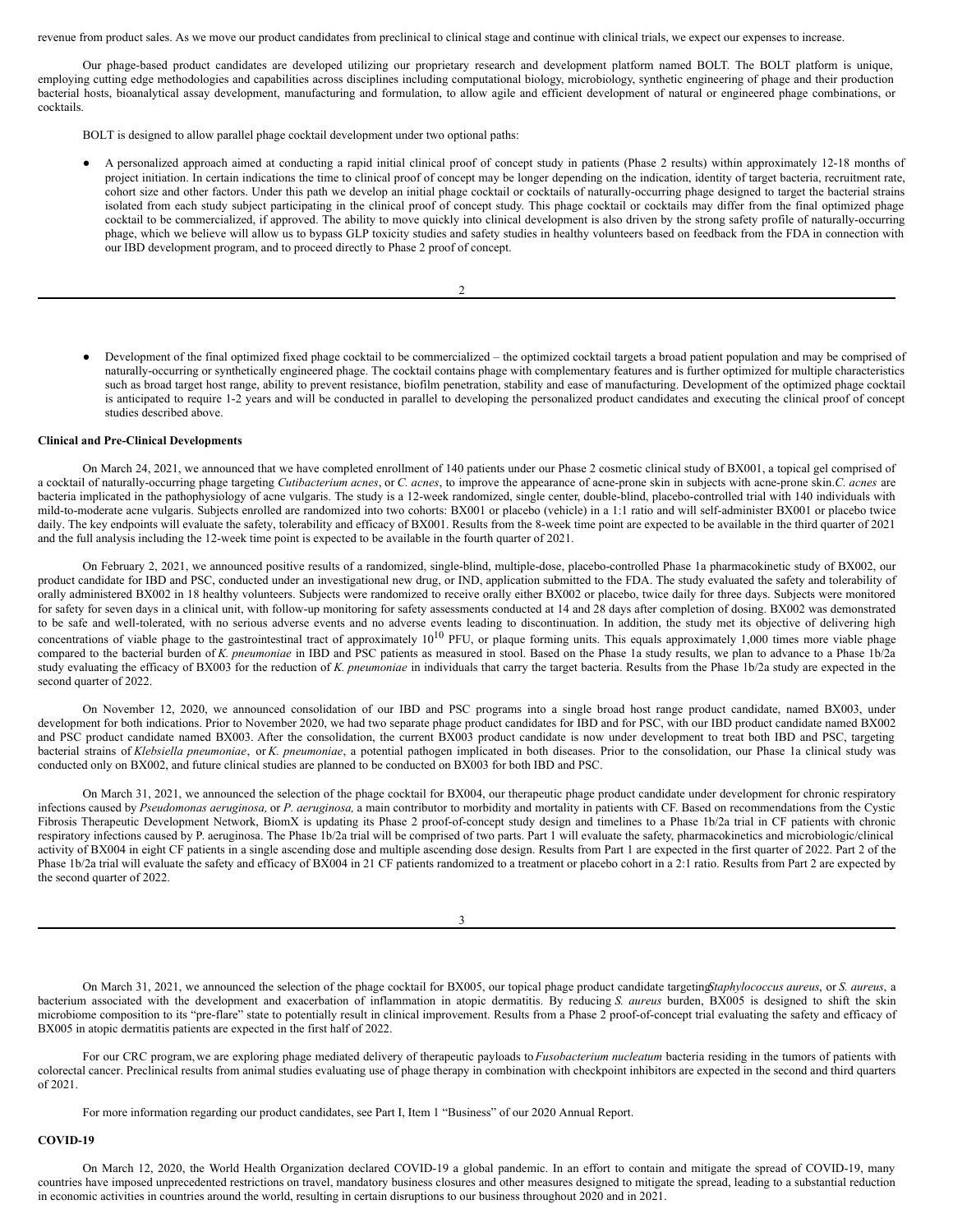In response to the pandemic, we have implemented the mandatory as well as recommended measures to safeguard the health and safety of our employees and clinical trial participants, and the continuity of our business operations, including social distancing in our offices, a work from home policy for all employees who are able to perform their duties remotely and restricting all nonessential travel, and we expect to continue to take actions as may be required or recommended by government authorities or as we determine are in the best interests of our employees, clinical trial participants and others in light of COVID-19. As of May 20, 2021, COVID-19 has not had a material impact on our results of operations. However, uncertainty remains as to the potential impact of COVID-19 on our future research and development activities and the potential for a material impact on the Company increases the longer the virus impacts certain aspects of economic activity around the world. The full extent to which COVID-19 will directly or indirectly impact our business, results of operations and financial condition, including our ability to fulfill our clinical trial enrollment needs, will depend on future developments that are highly uncertain, including as a result of new information that may emerge concerning COVID-19 and the actions taken to contain it or treat COVID-19, as well as the economic impact on local, regional, national and international markets, the ultimate geographic spread of the disease, the duration of the pandemic, travel restrictions and social distancing in the United States and other countries, business closures or business disruptions, the ultimate impact on financial markets and the global economy, the effectiveness of vaccines and vaccine distribution efforts and the effectiveness of other actions taken in the United States and other countries to contain and treat the disease. During the second quarter of 2020, we updated our guidance on the timing of certain clinical milestones partly due to the health and safety precautions we had taken and challenges we continue to face in clinical trial enrollment due to COVID-19. It is not currently possible to predict how long the pandemic will last, what the long-term global effects will be, or the time that it will take for economic activity to return to pre-pandemic levels, and we do not yet know the full impact on our business and operations. We will continue to monitor COVID-19 closely and follow health and safety guidelines as they evolve.

4

## **Consolidated Results of Operations**

Comparison of the Three Months Ended March 31, 2021 and 2020

The following table summarizes our consolidated results of operations for the three months ended March 31, 2021 and 2020:

|                                                                                  |                         | <b>Three Months ended</b><br>March 31, |  |
|----------------------------------------------------------------------------------|-------------------------|----------------------------------------|--|
|                                                                                  | 2021                    | 2020                                   |  |
|                                                                                  | <b>USD</b> in thousands |                                        |  |
| Research and development ("R&D") expenses, net                                   | 5.794                   | 3,529                                  |  |
| Amortization of intangible assets                                                | 379                     | 379                                    |  |
| General and administrative expenses                                              | 2,497                   | 2,058                                  |  |
| <b>Operating loss</b>                                                            | 8,670                   | 5,966                                  |  |
| Financial income, net                                                            | (271)                   | (65)                                   |  |
| Loss before tax                                                                  | 8,399                   | 5,901                                  |  |
| Tax expenses                                                                     |                         |                                        |  |
| <b>Net loss</b>                                                                  | 8,402                   | 5.901                                  |  |
| Basic and diluted loss per share of Common Stock                                 | 0.35                    | 0.26                                   |  |
| Weighted average number of shares of Common Stock outstanding, basic and diluted | 23,944,573              | 22,897,723                             |  |

R&D expenses, net (net of grants received from the Israel Innovation Authority, or the IIA, and considerations from research collaborations) were \$5.8 million for the three months ended March 31, 2021, compared to \$3.6 million for the three months ended March 31, 2020. The increase of \$2.2 million, or 61%, is primarily due to an increase in stock-based compensation and salaries and related expenses, mainly due to the growth in the number of employees in R&D and clinical activities and expenses related to conducting pre-clinical and clinical trials of our product candidates. We did not receive grants from the IIA during the three months ended March 31, 2021 or March 31, 2020.

General and administrative expenses were \$2.5 million for the three months ended March 31, 2021, compared to \$2.1 million for the three months ended March 31, 2020. The increase of \$0.4 million, or 19%, is primarily due to an increase in stock-based compensation and salaries and related expenses, mainly due to the growth in the number of employees and an increase in expenses associated with operating as a public company, such as directors' and officers' insurance.

Financial income, net was \$0.3 million for the three months ended March 31, 2021, compared to financial income, net of \$0.07 million for the three months ended March 31, 2020. The increase of \$0.2 million, or 328%, is primarily due to the USD/NIS exchange rate differences and the revaluation of contingent considerations, which were partially offset by the decrease in interest rates on bank deposits and money market funds.

Basic and diluted loss per share of Common Stock was \$0.35 for the three months ended March 31, 2021, compared to \$0.26 for the three months ended March 31, 2020. The increase in diluted loss per shares of \$0.09, or 35%, is primarily due to the increase in our R&D expense which resulted in a higher net loss.

# **Liquidity and Capital Resources**

We believe our cash and cash equivalents on hand will be sufficient to meet our working capital and capital expenditure requirements until at least mid-2022. In the future we will likely require or desire additional funds to support our operating expenses and capital requirements or for other purposes, such as acquisitions, and may seek to raise such additional funds through public or private equity or debt financings or collaborative agreements or from other sources, as well as under the ATM Agreement discussed below. If we are unable to obtain adequate financing or financing on terms satisfactory to us, when we require it, our ability to continue to grow or support our business and to respond to business challenges could be significantly limited. If we are unable to raise additional funds when or on the terms desired, our business, financial condition and results of operations could be adversely affected.

5

## *Cash Flows*

The following table summarizes our sources and uses of cash for the three months ended March 31, 2021 and 2020:

| <b>Three Months Ended</b> |  |  |
|---------------------------|--|--|
| March 31,                 |  |  |
| 2020                      |  |  |
| <b>USD</b> in thousands   |  |  |
| (6, 850)                  |  |  |
|                           |  |  |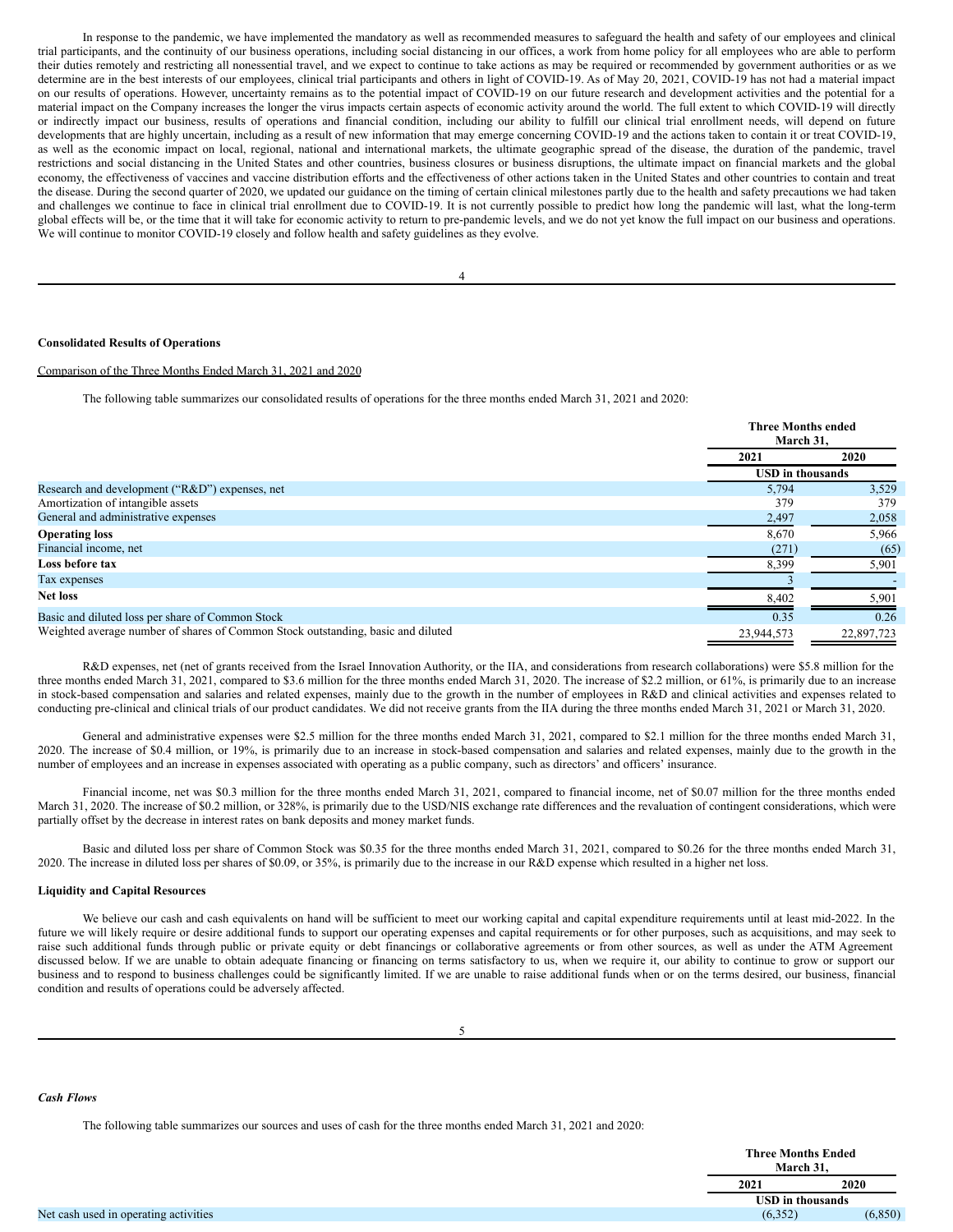| Net cash provided by (used in) investing activities                              | 5.168 | 329)    |
|----------------------------------------------------------------------------------|-------|---------|
| Net cash provided by financing activities                                        | 4.357 |         |
| Effect of exchange rate changes on cash and cash equivalents and restricted cash | (26)  |         |
| Net increase (decrease) in cash and cash equivalents                             | 3.147 | (6.969) |

## *Operating Activities*

Net cash used in operating activities for the three months ended March 31, 2021 was \$6.4 million primarily due to a net loss of \$8.4 million, offset by changes in our operating assets and liabilities of \$1.1 million. Net changes in our operating assets and liabilities for the three months ended March 31, 2021 consisted primarily of depreciation and amortization expenses in the amount of \$0.6 million and stock-based compensation expenses in the amount of \$0.5 million, offset by a decrease in accounts payable in the amount of \$1.4 million.

Net cash used in operating activities for the three months ended March 31, 2020 was \$6.8 million and included our net loss of \$5.9 million. Net changes in our operating assets and liabilities for the three months ended March 31, 2020 consisted primarily of decrease in trade account payables of \$1.8 million.

#### *Investing Activities*

During the three months ended March 31, 2021, net cash provided by investing activities was \$5.2 million, primarily as a result of liquidation of short-term deposits, partially offset by purchases of property and equipment.

During the three months ended March 31, 2020, net cash used in investing activities was \$0.3 million, primarily as a result of purchases of property and equipment.

We have invested, and plan to continue to invest, our existing cash in short-term investments in accordance with our investment policy. These investments may include money market funds and investment securities consisting of U.S. Treasury notes, and high quality, marketable debt instruments of corporations and government sponsored enterprises. We use foreign exchange contracts (mainly option and forward contracts) to hedge balance sheet items from currency exposure. These foreign exchange contracts are not designated as hedging instruments for accounting purposes. In connection with these foreign exchange contracts, we record gains or losses that offset the revaluation of the balance sheet items under financial expenses, net in our condensed consolidated statements of operations. As of March 31, 2021, we had outstanding foreign exchange contracts in the amount of approximately \$5.2 million. As of March 31, 2020, we had no outstanding foreign exchange contracts.

#### *Financing Activities*

During the three months ended March 31, 2021, net cash provided by financing activities was \$4.4 million, primarily from issuance of Common Stock pursuant to the Open Market Sales Agreement referred to below. In December 2020, pursuant to a registration statement on Form S-3 declared effective by the Securities and Exchange Commission on December 11, 2020, we entered into an Open Market Sales Agreement, or the ATM Agreement, with Jefferies LLC, or Jefferies, which provides that, upon the terms and subject to the conditions and limitations in the ATM Agreement, we may elect, from time to time, to offer and sell shares of Common Stock having an aggregate offering price of up to \$50,000,000 through Jefferies acting as sales agent. We are not obligated to make any sales of Common Stock under the ATM Agreement. From January 1, 2021 through March 31, 2021, we issued an aggregate of 601,674 shares of Common Stock under the ATM Agreement for aggregate gross proceeds of \$4,465,032. From April 1, 2021 through May 20, 2021, we issued an aggregate of 79,679 shares of Common Stock pursuant to the ATM Agreement for aggregate gross proceeds of \$503. We may continue to sell shares under the ATM Agreement and otherwise to use our shelf registration statement to raise additional funds from time to time.

During the three months ended March 31, 2020, net cash provided by financing activities was \$0.03 million, consisting of exercise of stock options partially offset by outflows in connection with current assets and liabilities acquired in the Recapitalization Transaction.

| ۰.            |  |
|---------------|--|
|               |  |
| ۰,<br>٦<br>۰, |  |

#### *Outlook*

We have accumulated a deficit of \$80.6 million since our inception. To date, we have not generated revenue from our operations and we do not expect to generate any significant revenues from sales of products in the next twelve months. Our cash needs may increase in the foreseeable future. We expect to generate revenues, from the sale of licenses to use our technology or products, but in the short and medium terms any amounts generated are unlikely to exceed our costs of operations. According to our estimates, our liquidity resources as of March 31, 2021, which consisted primarily of cash, cash equivalents and restricted cash of approximately \$40.4 million and short-term deposits of approximately \$13.2 million, will be sufficient to fund our operations into at least mid-2022.

Consistent with our continuing R&D activities, we expect to continue to incur additional losses in the foreseeable future. To the extent we require funds above our existing liquidity resources in the medium and long term, we plan to fund our operations, as well as other development activities relating to additional product candidates, through future issuances of equity securities, including under our ATM Agreement, debt and possibly additional grants from the IIA or other government or non-profit institutions. Our ability to raise additional capital in the equity and debt markets is dependent on a number of factors including, but not limited to, the market demand for our securities, which itself is subject to a number of development and business risks and uncertainties, as well as the uncertainty that we would be able to raise such additional capital at a price or on terms that are favorable to the Company.

#### **Off-Balance Sheet Arrangements**

As of March 31, 2021, we did not have any off-balance sheet arrangements, as defined in the rules and regulations of the SEC.

We entered into forward and option contracts to hedge against the risk of overall changes in future cash flow from payments of salaries and related expenses, as well as other expenses denominated in NIS, for a period of less than one year.

As of March 31, 2021, the Company had outstanding foreign exchange contracts in the amount of approximately \$5.2 million. As of March 31, 2020, the Company had no outstanding foreign exchange contracts.

## <span id="page-13-0"></span>**Item 3. Quantitative and Qualitative Disclosures About Market Risk**

As a smaller reporting company, we are not required to make disclosures under this Item.

#### <span id="page-13-1"></span>**Item 4. Controls and Procedures**

We maintain disclosure controls and procedures (as that term is defined in Rules 13a-15(e) and 15d-15(e) under the Exchange Act) that are designed to ensure that information required to be disclosed by us in our Exchange Act reports is recorded, processed, summarized, and reported within the time periods specified in the SEC's rules and forms, and that such information is accumulated and communicated to our management, including our principal executive officer and principal financial officer or persons performing similar functions, as appropriate to allow timely decisions regarding required disclosure.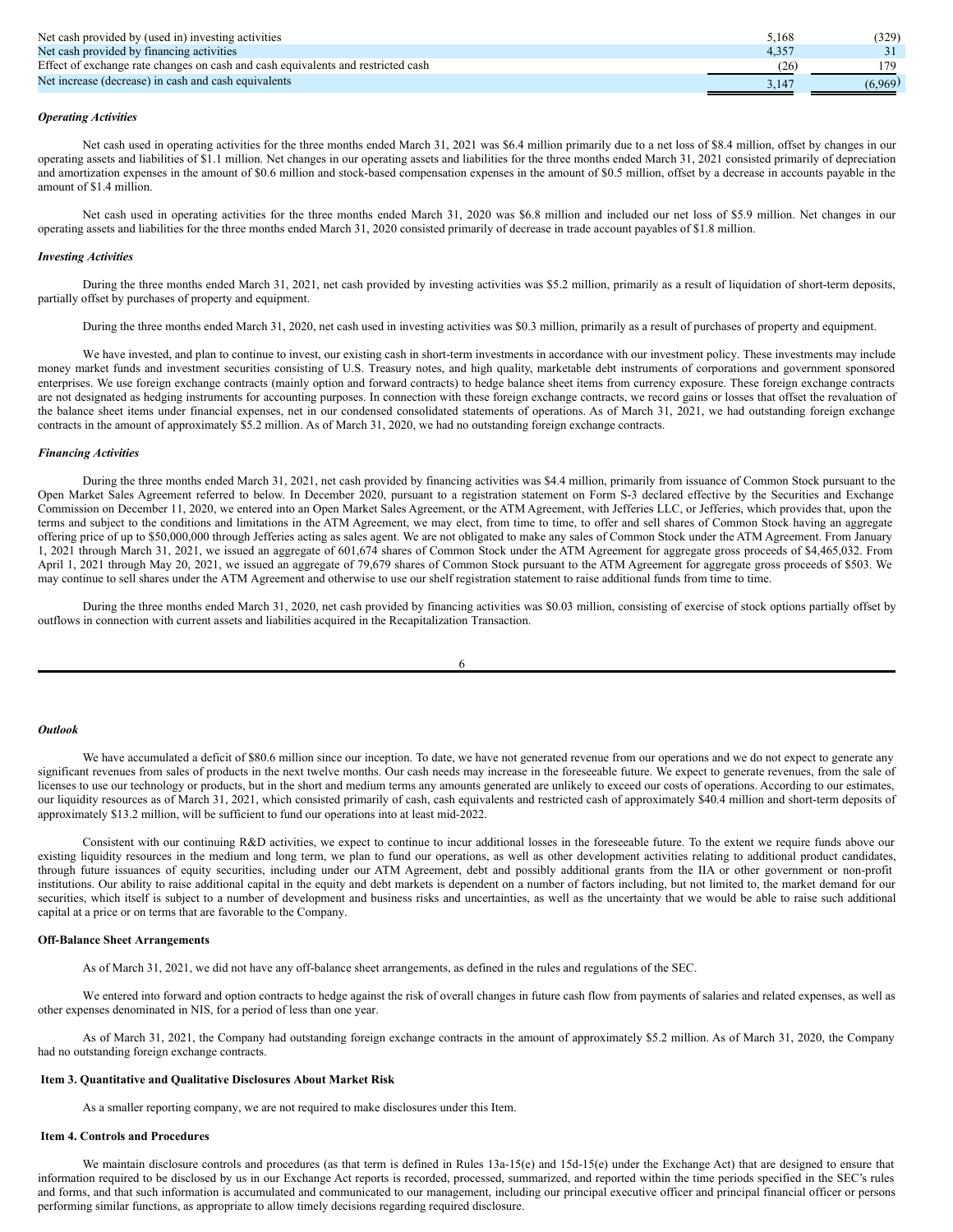## **Evaluation of Disclosure Controls and Procedures**

Our management, with the participation of our principal executive officer and principal financial officer, conducted an evaluation, as of the end of the period covered by this Quarterly Report, of the effectiveness of our disclosure controls and procedures, as such term is defined in Rules 13a-15(e) and 15d-15(e) under the Exchange Act. Based on this evaluation, our principal executive officer and principal financial officer have concluded that our disclosure controls and procedures were effective as of March 31, 2021.

#### **Changes in Internal Control over Financial Reporting**

There has been no change in our internal control over financial reporting, as that term is defined in Rules 13a-15(f) and 15d-15(f) under the Exchange Act, during the three months ended March 31, 2021 that has materially affected, or is reasonably likely to materially affect, our internal control over financial reporting.



#### <span id="page-14-1"></span><span id="page-14-0"></span>**Item 2. Unregistered Sales of Equity Securities and Use of Proceeds.**

On March 10, 2021, Yeda Research and Development Company Limited exercised 362,444 warrants on a cashless basis and received 362,383 of our shares of Common Stock. We issued the warrant shares pursuant to an exemption from registration under Section 4(a)(2) of the Securities Act of 1933, as amended.

# <span id="page-14-2"></span>**Item 6. Exhibits**

| No.             | <b>Description of Exhibit</b>                                                                                                                                |
|-----------------|--------------------------------------------------------------------------------------------------------------------------------------------------------------|
| 3.1             | Composite Copy of Amended and Restated Certificate of Incorporation of the Company, effective on December 11, 2018, as amended to date. (Incorporated by     |
|                 | reference to Exhibit 3.1 to the registrant's Quarterly Report on Form 10-Q filed by the registrant on August 13, 2020)                                       |
|                 |                                                                                                                                                              |
| 3.2             | Amended and Restated Bylaws of the Company, effective as of October 28, 2019 (Incorporated by reference to Exhibit 3.3 to the registrant's Current Report on |
|                 | Form 8-K filed by the registrant on November 1, 2019)                                                                                                        |
|                 |                                                                                                                                                              |
| $31.1*$         | Certification of Principal Executive Officer pursuant to Rule 13a-14 and Rule 15d-14(a)                                                                      |
|                 |                                                                                                                                                              |
| $31.2*$         | Certification of Principal Financial Officer pursuant to Rule 13a-14 and Rule 15d-14(a)                                                                      |
|                 |                                                                                                                                                              |
| $32**$          | Certification of Principal Executive Officer and Principal Financial Officer pursuant to 18 U.S.C. Section 1350                                              |
|                 |                                                                                                                                                              |
| $101$ . INS $*$ | <b>XBRL</b> Instance Document                                                                                                                                |
| $101.SCH*$      | <b>XBRL Taxonomy Extension Schema Document</b>                                                                                                               |
| $101.CAL*$      | XBRL Taxonomy Extension Calculation Linkbase Document                                                                                                        |
| $101.DEF*$      | XBRL Taxonomy Extension Definition Linkbase Document                                                                                                         |
| $101.LAB*$      | XBRL Taxonomy Extension Label Linkbase Document                                                                                                              |
| $101.PRE*$      | XBRL Taxonomy Extension Presentation Linkbase Document                                                                                                       |
|                 |                                                                                                                                                              |

- Filed herewith.
- Furnished herewith.

8

#### <span id="page-14-3"></span>**SIGNATURES**

Pursuant to the requirements of the Securities Exchange Act of 1934, the registrant has duly caused this report to be signed on its behalf by the undersigned thereunto duly authorized.

**BIOMX INC.**

| Date: May 24, 2021 | By:    | /s/ Jonathan Solomon                            |
|--------------------|--------|-------------------------------------------------|
|                    | Name:  | Jonathan Solomon                                |
|                    | Title: | Chief Executive Officer                         |
|                    |        | (Principal Executive Officer)                   |
| Date: May 24, 2021 | By:    | /s/ Marina Wolfson                              |
|                    | Name:  | Marina Wolfson                                  |
|                    | Title: | Senior Vice President of Finance and Operations |
|                    |        | (Principal Financial Officer and                |
|                    |        | Principal Accounting Officer)                   |
|                    |        |                                                 |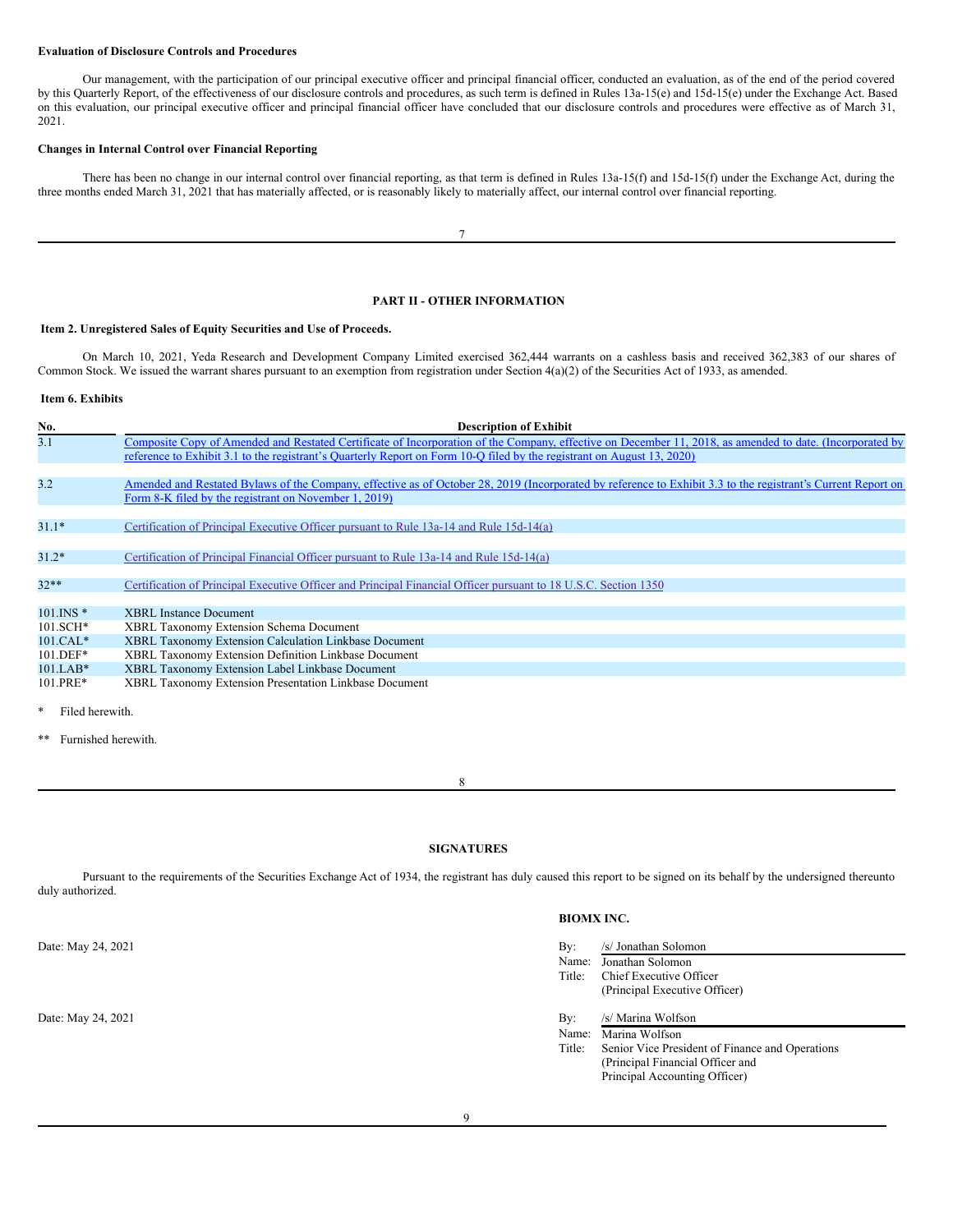## **CERTIFICATION OF CHIEF EXECUTIVE OFFICER PURSUANT TO RULE 13a-14(a) UNDER THE SECURITIES EXCHANGE ACT OF 1934**

<span id="page-15-0"></span>I, Jonathan Solomon, certify that:

1. I have reviewed this Quarterly Report on Form 10-Q of BiomX Inc.;

2. Based on my knowledge, this report does not contain any untrue statement of a material fact or omit to state a material fact necessary to make the statements made, in light of the circumstances under which such statements were made, not misleading with respect to the period covered by this report;

3. Based on my knowledge, the financial statements, and other financial information included in this report, fairly present in all material respects the financial condition, results of operations and cash flows of the registrant as of, and for, the periods presented in this report;

4. The registrant's other certifying officer(s) and I are responsible for establishing and maintaining disclosure controls and procedures (as defined in Exchange Act Rules 13a-15(e) and 15d-15(e)) for the registrant and internal control over financial reporting (as defined in Exchange Act Rules 13(a)-15(f) and 15d-15(f))for the registrant and have:

(a) Designed such disclosure controls and procedures, or caused such disclosure controls and procedures to be designed under our supervision, to ensure that material information relating to the registrant, including its consolidated subsidiaries, is made known to us by others within those entities, particularly during the period in which this report is being prepared;

(b) Designed such internal control over financial reporting, or caused such internal control over financial reporting to be designed under our supervision, to provide reasonable assurance regarding the reliability of financial reporting and the preparation of financial statements for external purposes in accordance with generally accepted accounting principles;

(c) Evaluated the effectiveness of the registrant's disclosure controls and procedures and presented in this report our conclusions about the effectiveness of the disclosure controls and procedures, as of the end of the period covered by this report based on such evaluation; and

(d) Disclosed in this report any change in the registrant's internal control over financial reporting that occurred during the registrant's most recent fiscal quarter (the registrant's fourth fiscal quarter in the case of an annual report) that has materially affected, or is reasonably likely to materially affect, the registrant's internal control over financial reporting; and

5. The registrant's other certifying officer(s) and I have disclosed, based on our most recent evaluation of internal control over financial reporting, to the registrant's auditors and the audit committee of the registrant's board of directors (or persons performing the equivalent functions):

(a) All significant deficiencies and material weaknesses in the design or operation of internal control over financial reporting which are reasonably likely to adversely affect the registrant's ability to record, process, summarize and report financial information; and

(b) Any fraud, whether or not material, that involves management or other employees who have a significant role in the registrant's internal control over financial reporting.

Date: May 24, 2021

/s/ Jonathan Solomon

Jonathan Solomon Chief Executive Officer (Principal executive officer)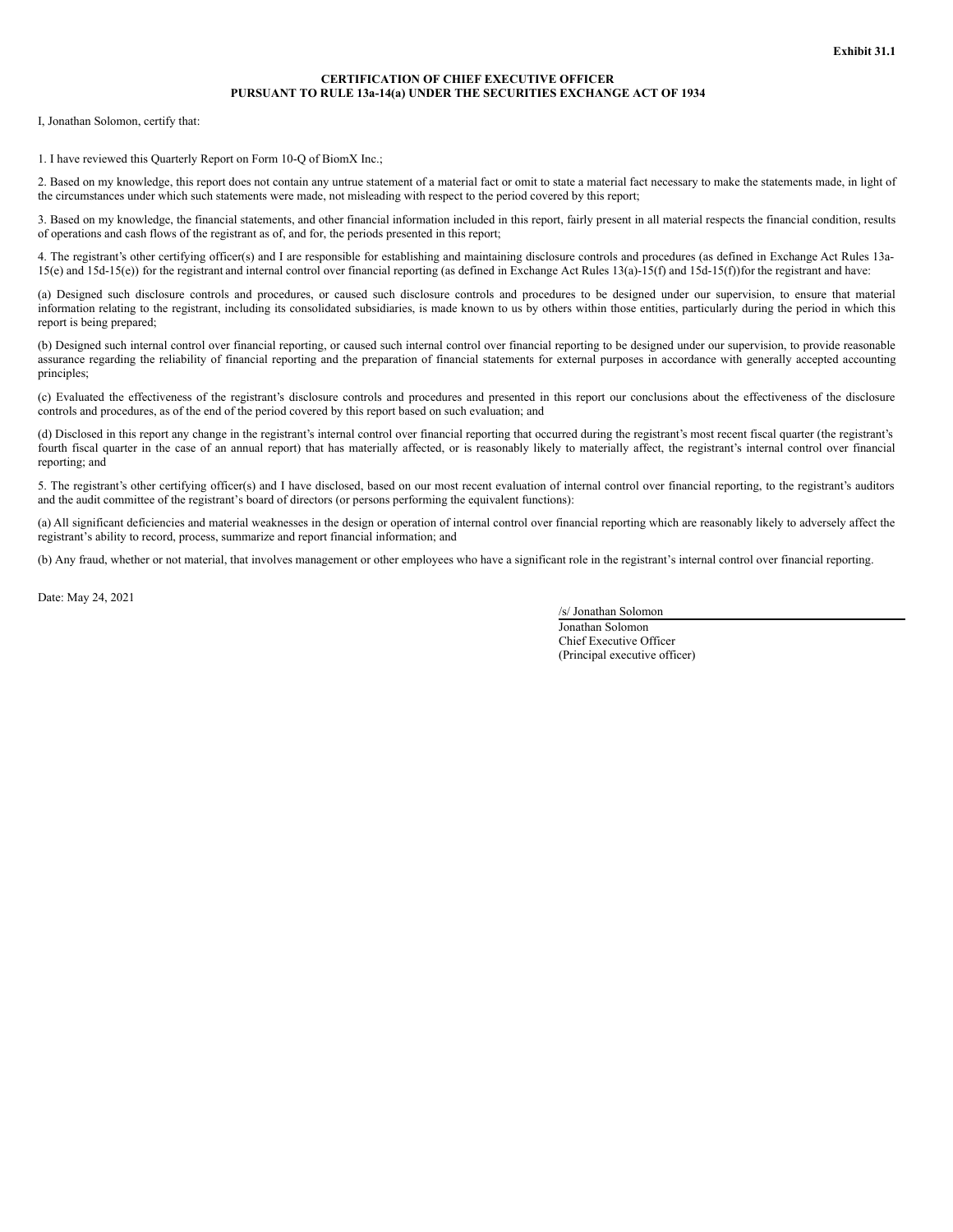## **CERTIFICATION OF CHIEF EXECUTIVE OFFICER PURSUANT TO RULE 13a-14(a) UNDER THE SECURITIES EXCHANGE ACT OF 1934**

<span id="page-16-0"></span>I, Marina Wolfson, certify that:

1. I have reviewed this Quarterly Report on Form 10-Q of BiomX Inc.;

2. Based on my knowledge, this report does not contain any untrue statement of a material fact or omit to state a material fact necessary to make the statements made, in light of the circumstances under which such statements were made, not misleading with respect to the period covered by this report;

3. Based on my knowledge, the financial statements, and other financial information included in this report, fairly present in all material respects the financial condition, results of operations and cash flows of the registrant as of, and for, the periods presented in this report;

4. The registrant's other certifying officer(s) and I are responsible for establishing and maintaining disclosure controls and procedures (as defined in Exchange Act Rules 13a-15(e) and 15d-15(e)) for the registrant and internal control over financial reporting (as defined in Exchange Act Rules 13(a)-15(f) and 15d-15(f))for the registrant and have:

(a) Designed such disclosure controls and procedures, or caused such disclosure controls and procedures to be designed under our supervision, to ensure that material information relating to the registrant, including its consolidated subsidiaries, is made known to us by others within those entities, particularly during the period in which this report is being prepared;

(b) Designed such internal control over financial reporting, or caused such internal control over financial reporting to be designed under our supervision, to provide reasonable assurance regarding the reliability of financial reporting and the preparation of financial statements for external purposes in accordance with generally accepted accounting principles;

(c) Evaluated the effectiveness of the registrant's disclosure controls and procedures and presented in this report our conclusions about the effectiveness of the disclosure controls and procedures, as of the end of the period covered by this report based on such evaluation; and

(d) Disclosed in this report any change in the registrant's internal control over financial reporting that occurred during the registrant's most recent fiscal quarter (the registrant's fourth fiscal quarter in the case of an annual report) that has materially affected, or is reasonably likely to materially affect, the registrant's internal control over financial reporting; and

5. The registrant's other certifying officer(s) and I have disclosed, based on our most recent evaluation of internal control over financial reporting, to the registrant's auditors and the audit committee of the registrant's board of directors (or persons performing the equivalent functions):

(a) All significant deficiencies and material weaknesses in the design or operation of internal control over financial reporting which are reasonably likely to adversely affect the registrant's ability to record, process, summarize and report financial information; and

(b) Any fraud, whether or not material, that involves management or other employees who have a significant role in the registrant's internal control over financial reporting.

Date: May 24, 2021

/s/ Marina Wolfson

Marina Wolfson Senior Vice President for Finance and Operations (Principal financia officer)